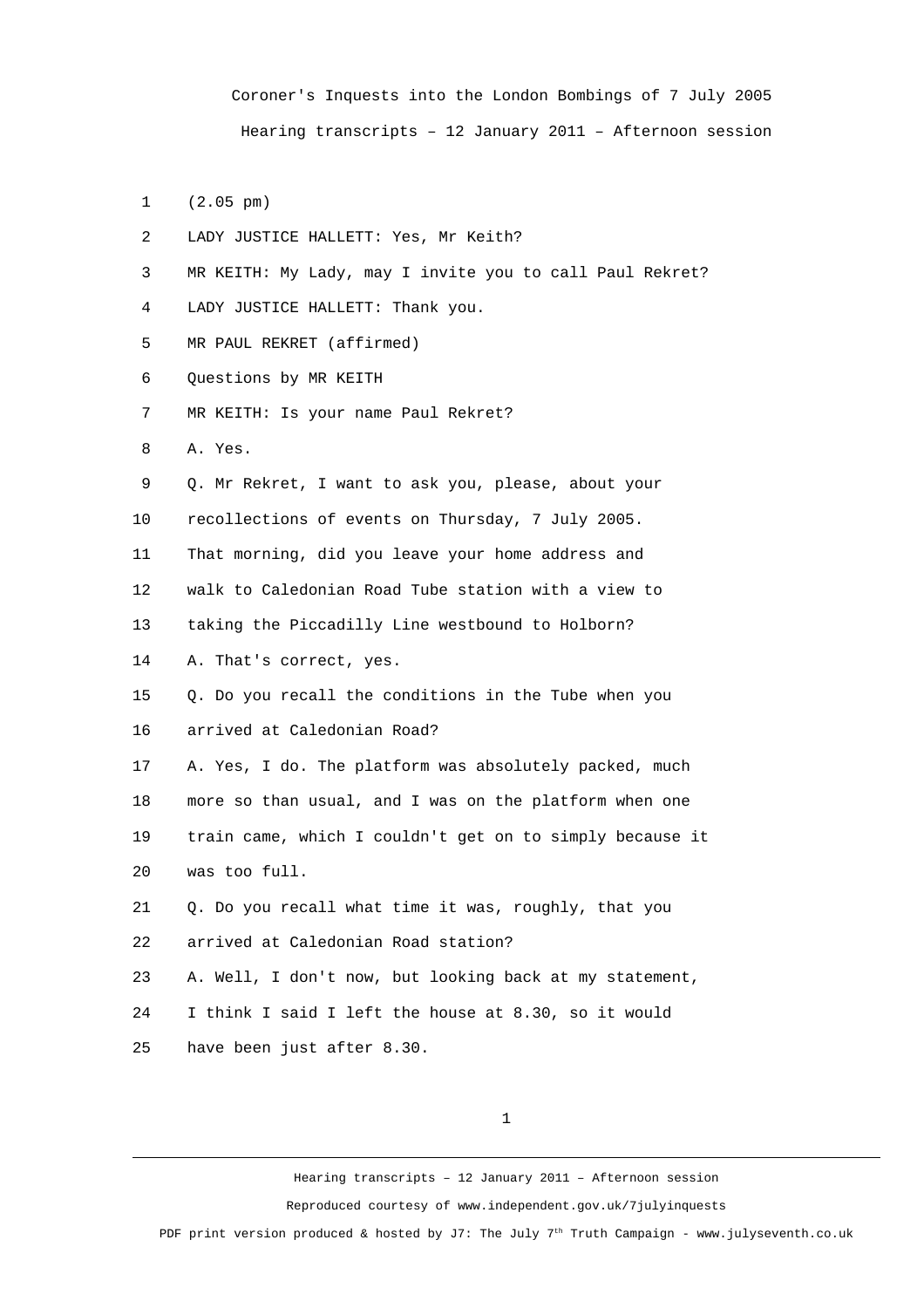- 1 Q. We take it your home is not more than a couple of
- 2 minutes away from the Tube station?
- 3 A. That's correct, yes.
- 4 Q. So having been confronted by the crowded Tube, did you
- 5 return to street level and try to catch a bus?
- 6 A. That's correct, yes.
- 7 Q. What was the bus that you caught?
- 8 A. That was the 91 bus going south, which I think goes
- 9 south to Trafalgar Square.
- 10 Q. We've heard from a previous witness that it stops just
- 11 outside Caledonian Road Tube station?
- 12 A. That's correct.
- 13 0. Was that bus similarly very full or not?
- 14 A. Yes. Again, looking at my statement, I think two or
- 15 three passed before I was able to get on one.
- 16 Q. Do you recall, perhaps from refreshing your memory from

17 your witness statement, where you went in the bus that

18 you were able to board?

19 A. Yes. That I remember quite clearly. I was stood in the 20 area where wheelchairs or baby carriages would be, which 21 is directly opposite the back door against the window. 22 Q. You provided your witness statement because, as we now 23 know from it, you recalled on that bus a man who must 24 have joined it subsequently to your boarding it at 25 Caledonian Road, who you describe as having a notable

2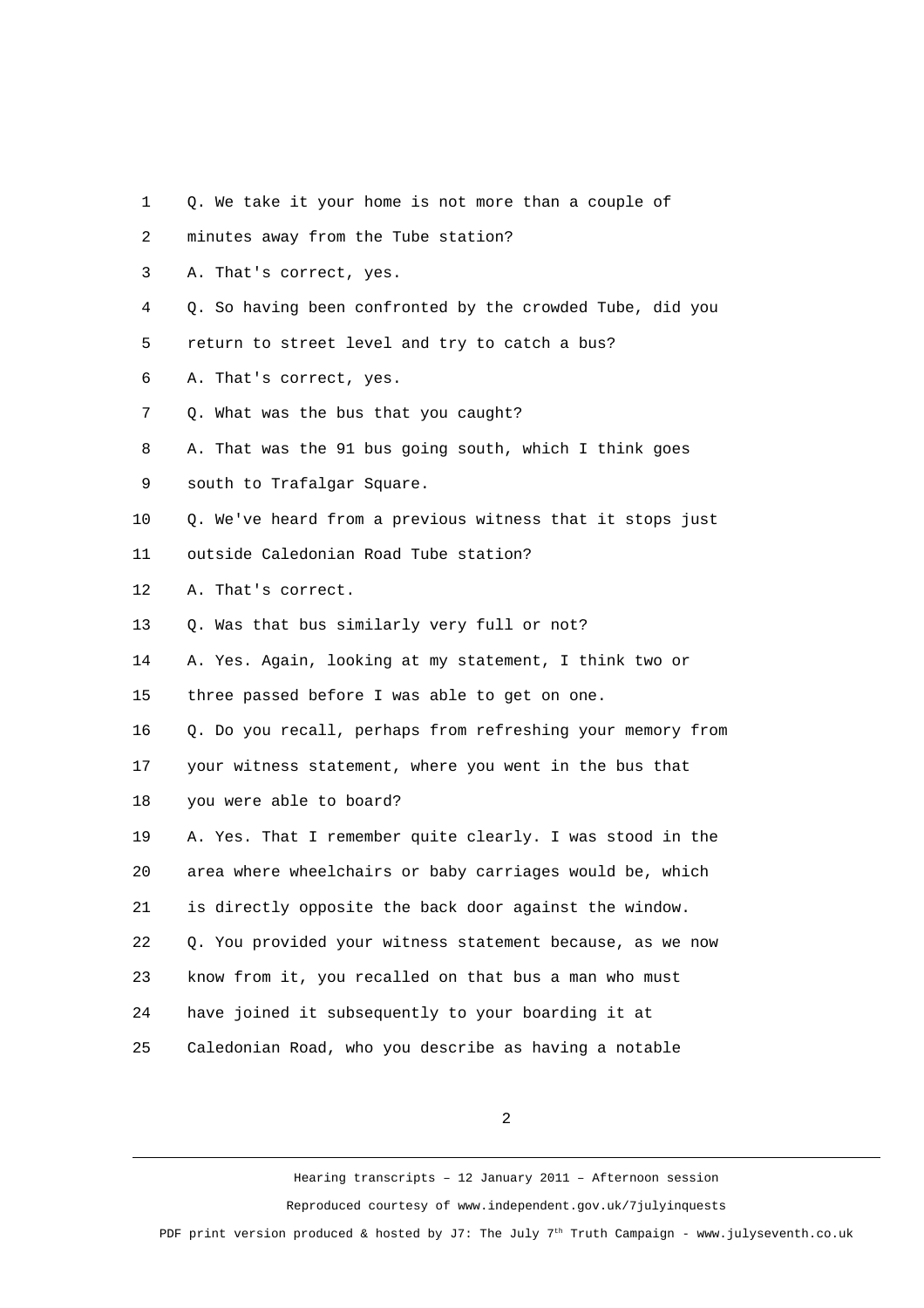1 rucksack and he brought himself to your attention.

2 A. That's correct.

 3 Q. What was it about him that made you first notice him 4 amongst all the other many passengers who were on the 5 bus? 6 A. Well, the bus was quite crowded and the man in question 7 was -- well, first of all, taller than most people, he 8 was almost right beside me, and had a very large or very 9 full sort of quite new backpack, or rucksack, with 10 which, as he was sort of turning and looking about, was 11 bumping an elderly -- a small, elderly woman stood 12 beside me. 13 Q. How did you know or think that it might have been a new 14 rucksack? 15 A. It was quite -- I mean, I remember it being quite sort 16 of -- well, relatively new, let's say in the last few 17 years, not a sort of old, tarnished rucksack, but quite 18 new sort of camping gear that you would find in a ... 19 Q. Quite pristine. When you say it was full or large, was 20 that because of the length of the rucksack in terms of 21 the distance from the top to the bottom or because it 22 was sticking out from the man's back and had been filled 23 fully? 24 A. Both.

25 Q. Both?

3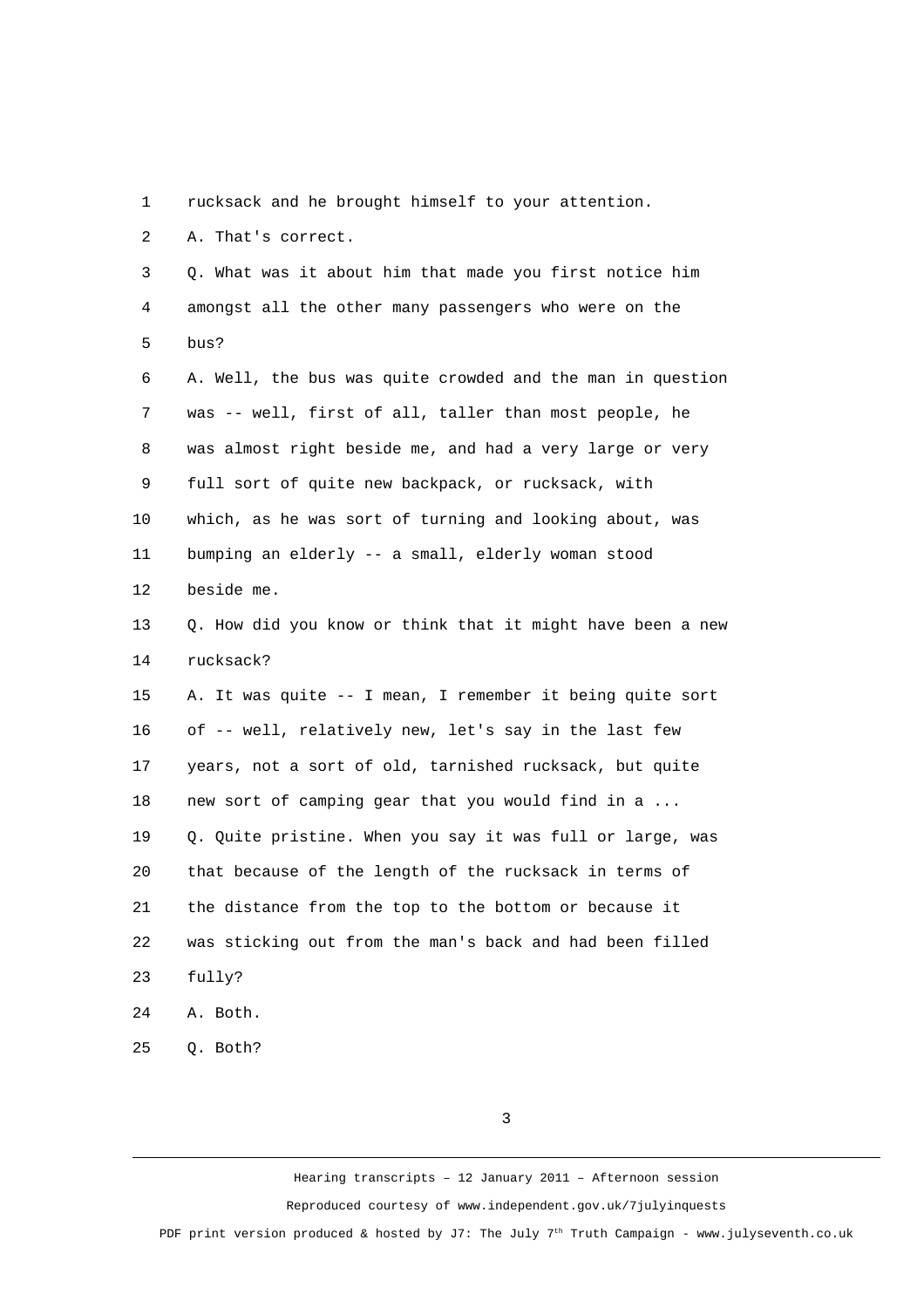1 A. Yes.

 2 Q. Did it appear, because of the rucksack, that other 3 passengers on the bus were aware of him and perhaps 4 inconvenienced by him? 5 A. Certainly. I mean, the main reason he stayed in my 6 memory, as it were, is because someone actually tapped 7 him on the shoulder, a woman, who I described in my 8 statement as having -- a woman in her 20s, I think, with 9 dark hair, who tapped him on the shoulder and actually 10 politely asked him to be careful because he was hitting 11 this elderly woman as well as, perhaps, other 12 passengers -- I can't recall -- with his rucksack, and 13 he simply didn't react at all. 14 Q. Was there anything about his demeanour, his appearance 15 that was unusual? I mean, were you surprised that there 16 was no response at all from him? Did he look nervous or 17 agitated in any way? 18 A. Yes, I mean, at the time, I simply -- I thought he was 19 a lost and anxious tourist, and perhaps a foreigner, but 20 I certainly remember noting that he was behaving very 21 oddly, otherwise I wouldn't have remembered him. 22 Q. Indeed. Is there anything more about his description 23 that you can help us with in terms of his complexion or 24 accessories? Was he wearing glasses? 25 A. I mean, trying to recall it now is difficult, but at the

4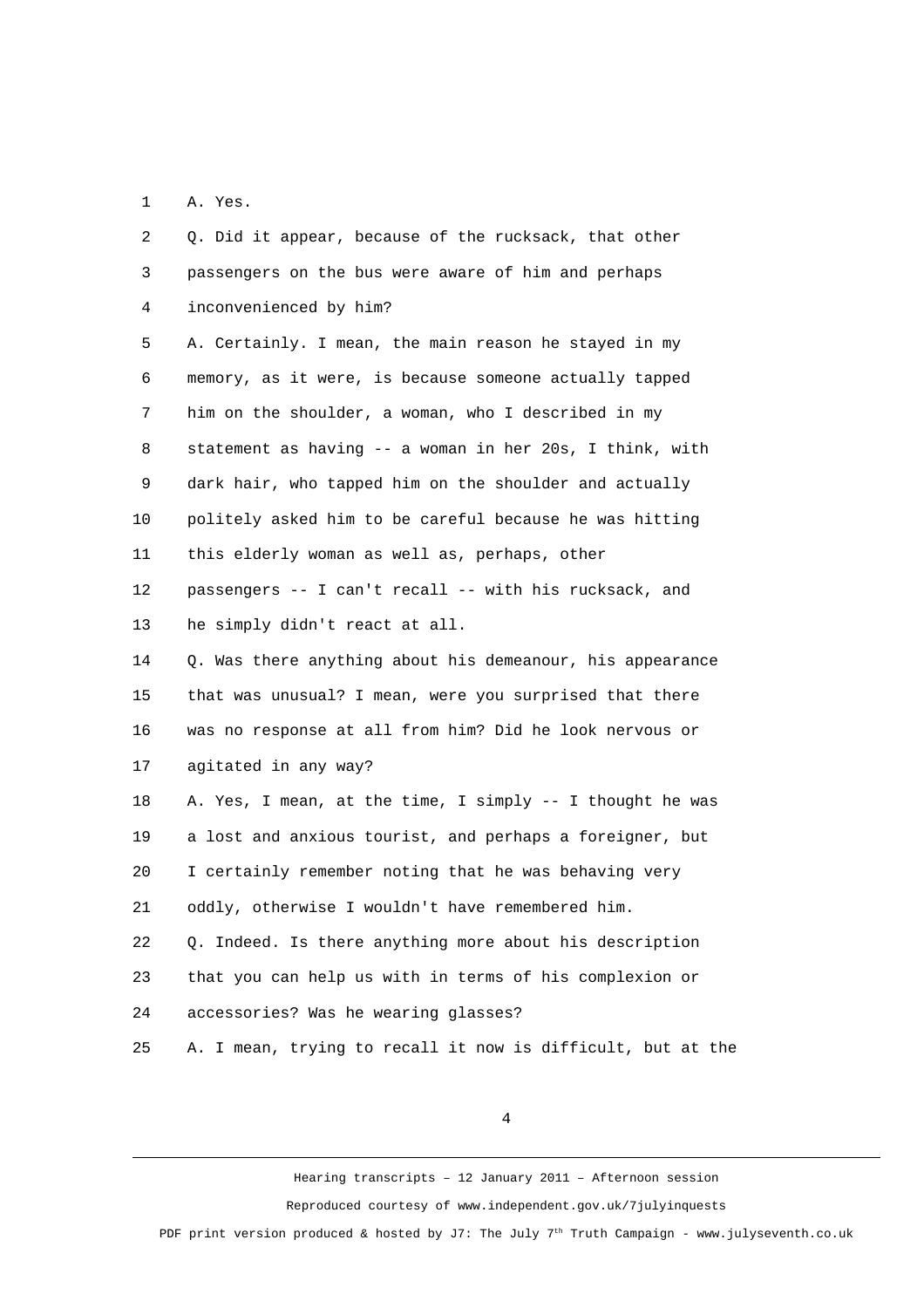| 1              | time and, again, looking back at the witness statement,    |
|----------------|------------------------------------------------------------|
| $\overline{c}$ | he did have sunglasses. I noted that I couldn't recall     |
| 3              | whether he was wearing the sunglasses or whether they      |
| 4              | were on his head. He had a dark complexion. He had gel     |
| 5              | in his hair and, as well as the sort of backpack thing     |
| 6              | I describe, he had a similar sort of jacket in a similar   |
| 7              | style, a kind of camping jacket that one would wear,       |
| 8              | outdoor kind of Gore-Tex or something like that.           |
| 9              | Q. You have, no doubt, reflected on these events many      |
| 10             | a time since 7 July?                                       |
| 11             | A. Mm-hmm.                                                 |
| 12             | Q. Can you help us, on reflection, with where or precisely |
| 13             | he may have boarded the bus? It was obviously after        |
| 14             | Caledonian Road and it was before Euston Road, because     |
| 15             | that's when the bus was emptied completely. Can you        |
| 16             | help us more as to when it was?                            |
| 17             | A. I'm afraid not.                                         |
| 18             | Q. All right.                                              |
| 19             | A. I think it was -- I mean, I think it was around         |
| 20             | King's Cross, but I'm really not certain. There was so     |
| 21             | much going on. At that point, we had driven by             |
| 22             | King's Cross, there was thousands of people on the         |
| 23             | street. We'd been told there was a fire in the station,    |
| 24             | I was concerned about being late for work. So I neither    |
| 25             | recall when he got on or where he got off, nor did         |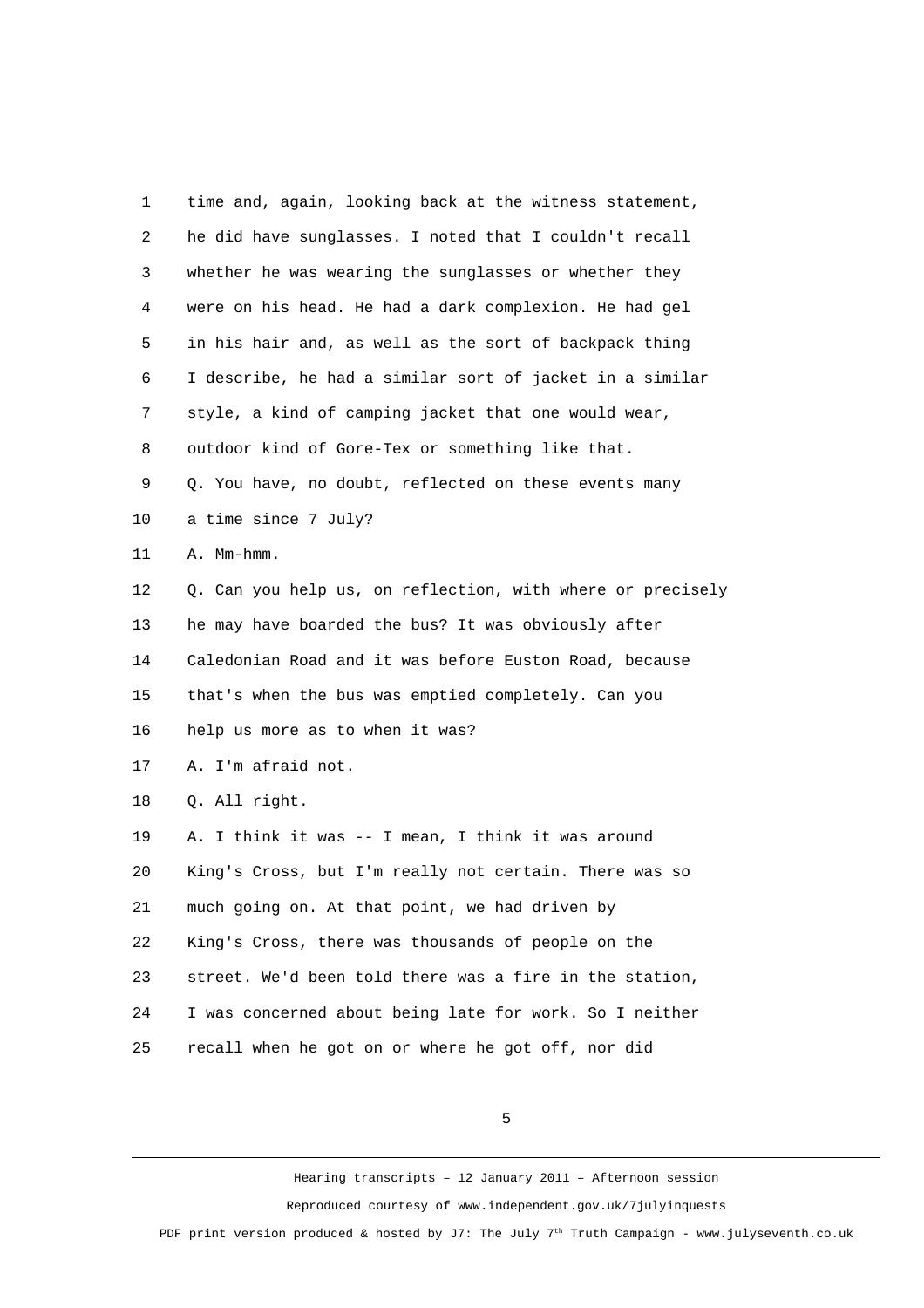1 I take note of it.

| $\overline{2}$ | Q. When you reached Euston Square, you were told by the    |
|----------------|------------------------------------------------------------|
| 3              | driver, along with all the other passengers, to            |
| 4              | disembark from the bus, so what did you do?                |
| 5              | A. I disembarked from the bus and, at that point, decided  |
| 6              | to walk to work, which wasn't very far, towards Holborn,   |
| 7              | and walked along Bloomsbury, Tavistock, whatever that      |
| 8              | street, it changes names a few times.                      |
| 9              | Q. You crossed the major junction from Euston Square going |
| 10             | south towards Holborn and into Tavistock Square?           |
| 11             | A. That's right.                                           |
| 12             | Q. Where were you when the bomb went off on the number 30  |
| 13             | bus?                                                       |
| 14             | A. I was about 15 or 20 feet ahead of the bus. The bus was |
| 15             | essentially moving slowly alongside of me as I walked      |
| 16             | along Tavistock Square, so I think I was about 15 to       |
| 17             | 20 feet ahead of the bus.                                  |
| 18             | Q. You presumably turned round when the bomb went off to   |
| 19             | see what it was. Were you able to see, when you looked     |
| 20             | at the bus, whether or not there were any passengers       |
| 21             | either standing or seated on the upper deck?               |
| 22             | A. Yes, I mean, from my vantage point I was looking at the |
| 23             | front of the bus and what I could see -- and again, here   |
| 24             | memory might deceive me, but the way I recall it is        |
| 25             | pieces of the roof of the bus sort of floating down to     |

6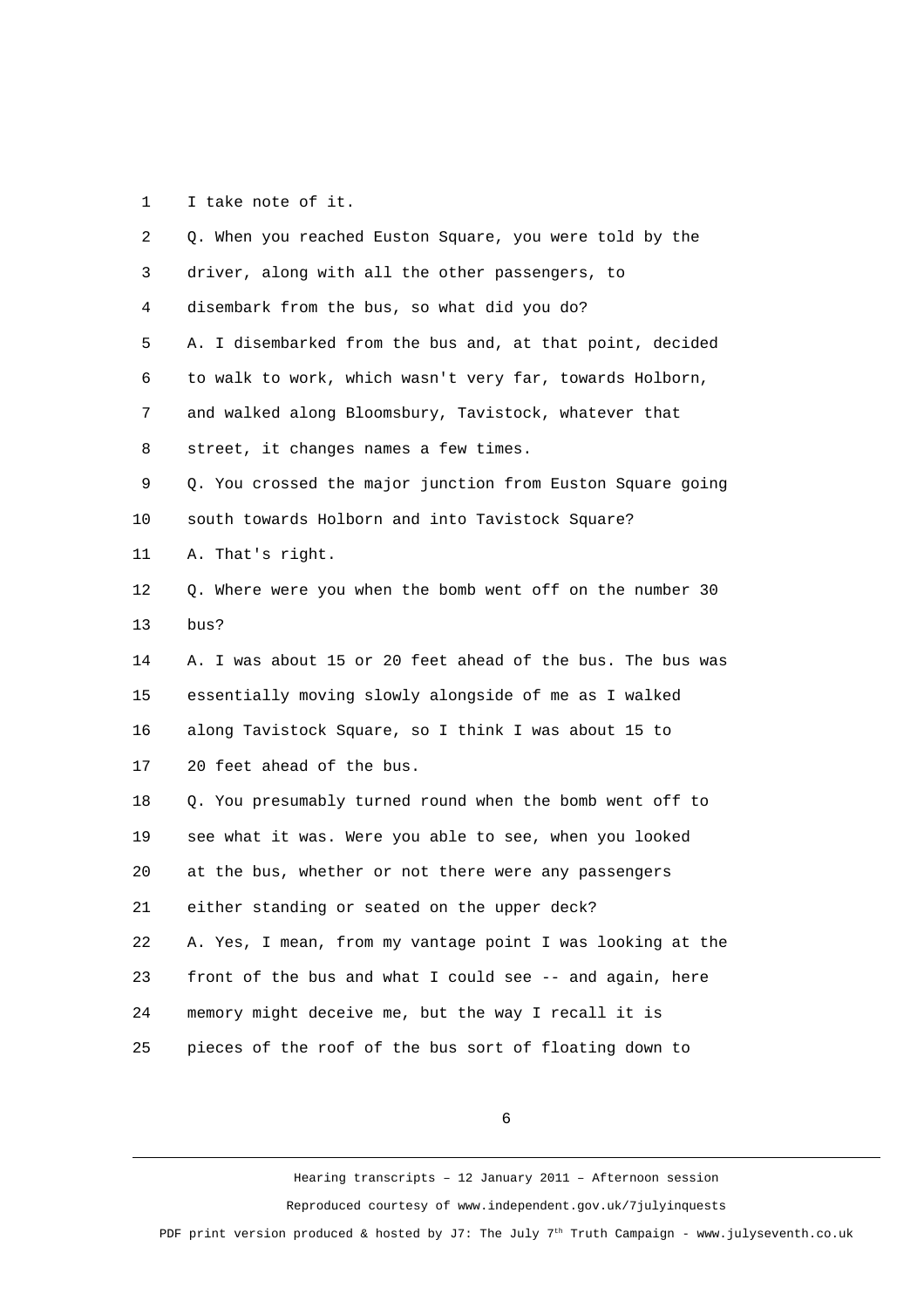1 the ground as a piece of paper would, some of which 2 landed effectively right at my feet, and the bus sort of 3 shaking, and people sat on the top deck of the bus as if 4 they were in a -- in a convertible. 5 Q. Did you see the roof of the bus, which had been blown 6 off and deposited in front and to one side of 7 Tavistock Square, come off? 8 A. I can't remember. 9 Q. Did people around you start running away, perhaps for 10 fear of a secondary explosion? 11 A. There was a moment of silence. I've no idea how long it 12 was. And somebody stood quite near me -- and I remember 13 him quite clearly -- a man in a suit, in a trenchcoat, 14 suddenly screamed, "It might go again, it might go 15 again" and started pushing and, in fact, I think he was 16 the one -- because I fell on the ground -- he was the 17 one that pushed me on the ground and started running 18 past everyone and that's when sort of pandemonium ensued 19 and people started running south along Tavistock Square. 20 Q. Something about what you had seen or what you had been 21 close to led you to speak to a police officer, because 22 your statement records how you spoke to a uniformed

23 police officer about what had happened.

24 A. Yes.

25 Q. Was that just in relation to the fact of the explosion

7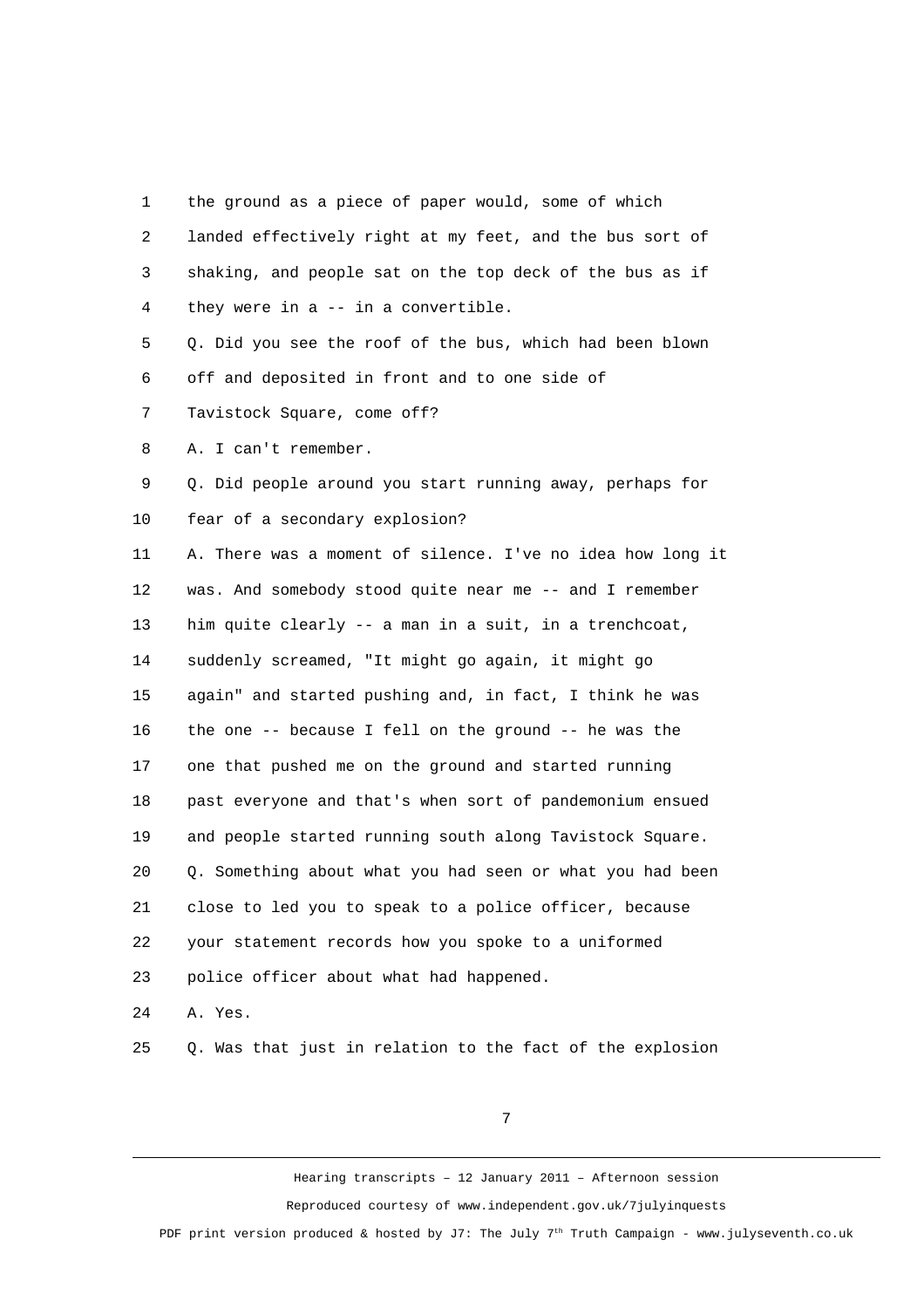- 1 of the bomb or anything else to do with what you had
- 2 confronted that morning?
- 3 A. I think I was just in shock and I just asked him if
- 4 I was okay. He just told me to move on.
- 5 Q. I think your statement records that you were able to get
- 6 to a phone box to call your girlfriend to tell her to
- 7 stay at home.
- 8 A. That's right.
- 9 MR KEITH: Thank you very much, Mr Rekret, for giving
- 10 evidence. There may be some more questions for you from
- 11 my colleagues representing the interested persons in
- 12 these proceedings.
- 13 LADY JUSTICE HALLETT: Mr Patterson?
- 14 Questions by MR PATTERSON
- 15 MR PATTERSON: If I may.
- 16 Mr Rekret, you've already indicated that you are
- 17 relying to quite a degree on your witness statement made
- 18 back in July 2005.
- 19 A. That's correct.
- 20 Q. Just one or two further details of this person that you
- 21 remembered at the time. You described him as being
- 22 a young man. I think in your statement he appeared to
- 23 be early 20s, is that right?
- 24 A. Yes.
- 25 Q. You were able to give the police a description of this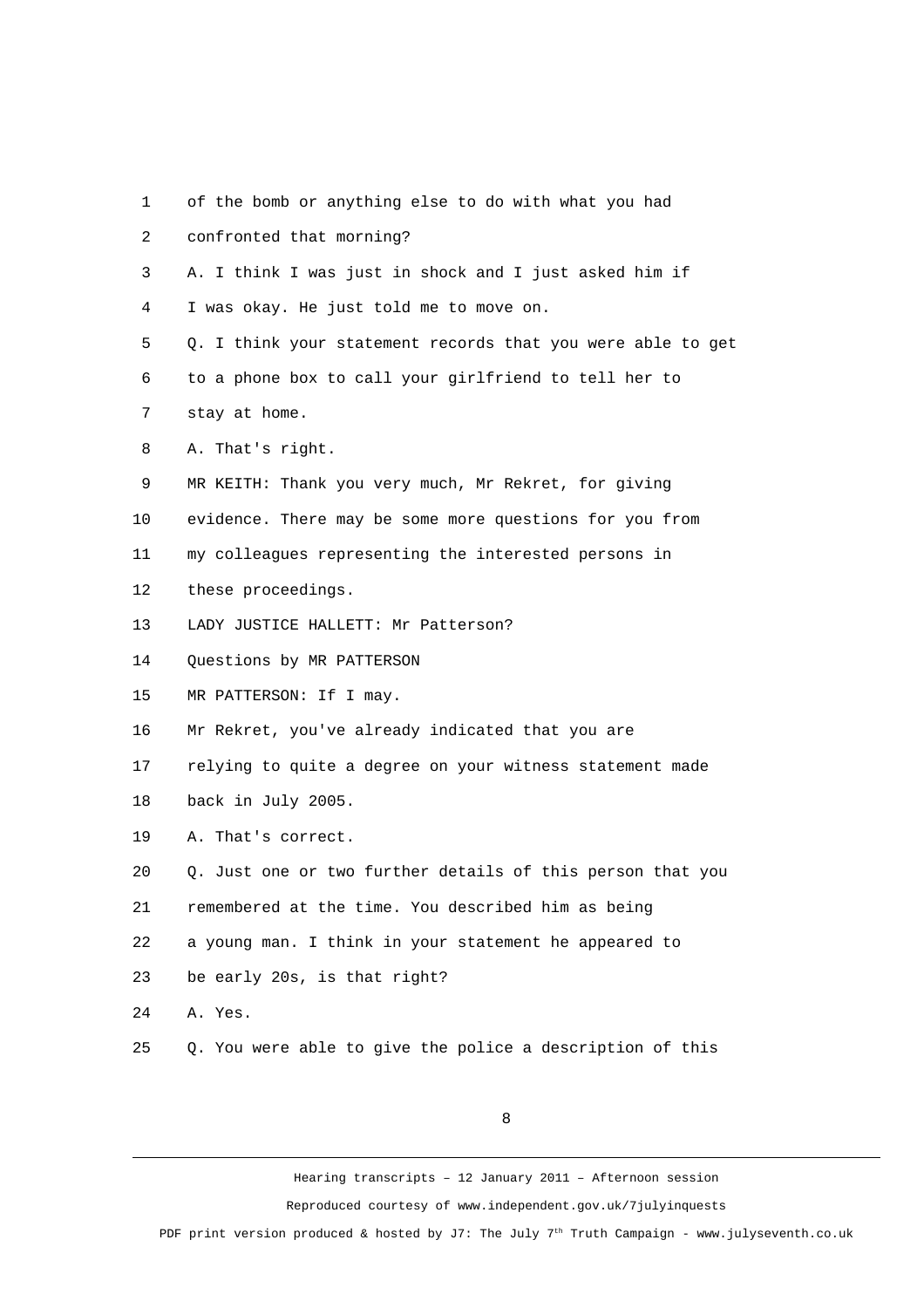- 1 person's build, you described his build as broad.
- 2 A. Mm-hmm.
- 3 Q. As for the rucksack, you were able to give this detail,
- 4 that it was dark in colour?
- 5 A. Mm-hmm.
- 6 Q. All of that sounds correct, does it?
- 7 A. As far as I can remember, but again, it's so long ago 8 that ...
- 9 Q. Anyway, that was in your statement made on 19 July?
- 10 A. Yes.
- 11 MR PATTERSON: Thank you very much.
- 12 LADY JUSTICE HALLETT: Any other questions?
- 13 It looks as if there are no other questions for you,
- 14 Mr Rekret. Do you think back as to how close you were?
- 15 It really is quite frightening, isn't it?
- 16 A. Yes.
- 17 LADY JUSTICE HALLETT: I'm sorry that we had to ask you to
- 18 think back again as to how close you were, and thank you
- 19 for coming along to help us.
- 20 A. Thank you.
- 21 MR KEITH: My Lady, may I invite you to call Richard Jones,
- 22 please?
- 23 MR RICHARD ROY JONES (sworn)
- 24 Questions by MR KEITH
- 25 MR KEITH: Good afternoon.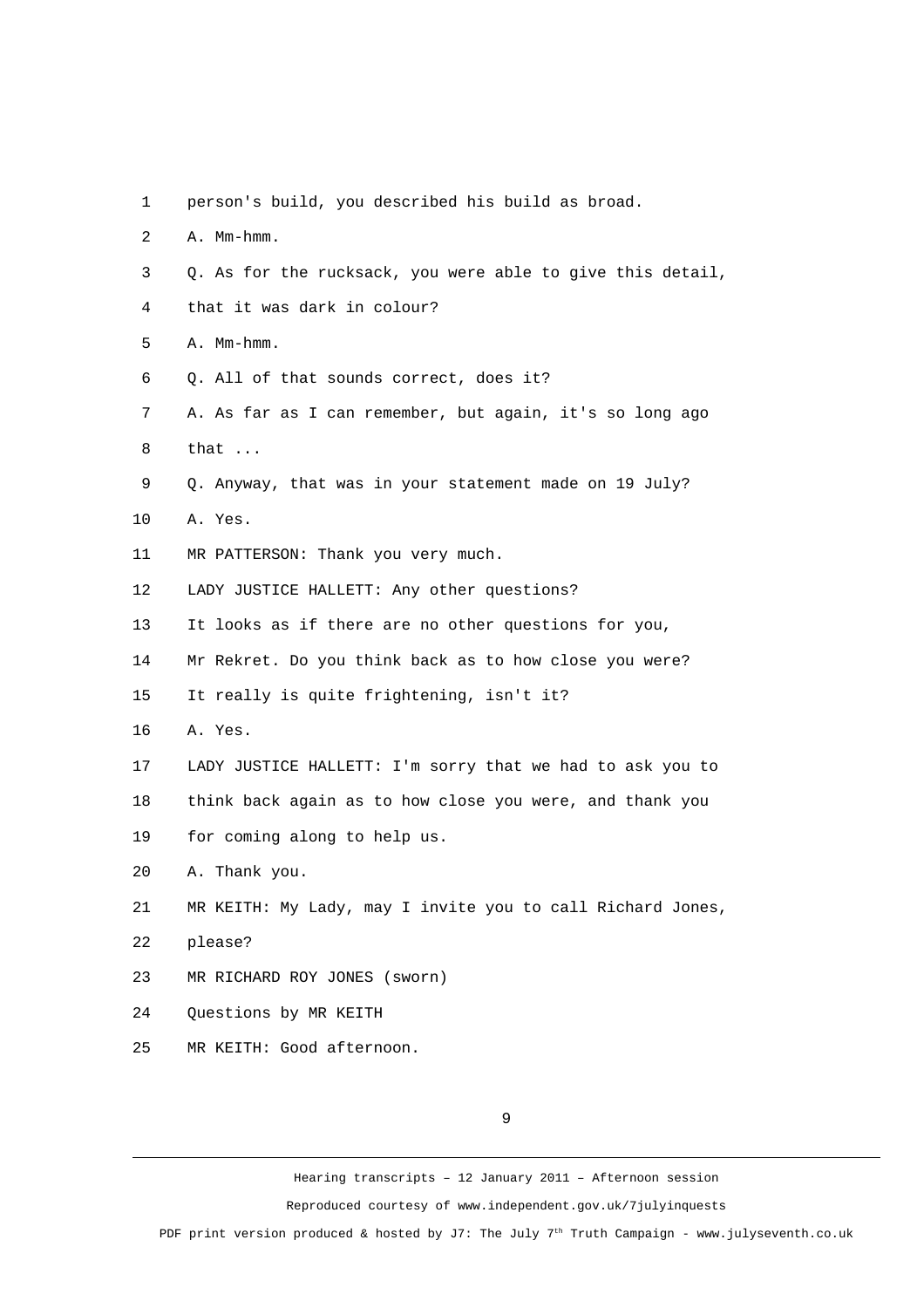1 A. Good afternoon.

| $\overline{2}$ | Q. May I invite to you give the court your full name,       |
|----------------|-------------------------------------------------------------|
| 3              | please?                                                     |
| 4              | A. It's Richard Roy Jones.                                  |
| 5              | Q. Mr Jones, the microphone in front of you won't, in fact, |
| 6              | amplify your voice, it will only relay it.                  |
| $\overline{7}$ | A. Okay.                                                    |
| 8              | Q. So can I ask you please to keep your voice as loud as    |
| 9              | you can, so the ladies and gentlemen at the back of the     |
| 10             | room in particular can hear you?                            |
| 11             | A. Okay.                                                    |
| 12             | Q. On Thursday, 7 July, did you travel from your home       |
| 13             | address to Waterloo?                                        |
| 14             | A. Yes, I did.                                              |
| 15             | Q. The statement that you kindly gave to the police records |
| 16             | that you arrived at about 8.30.                             |
| 17             | A. That's correct, yes.                                     |
| 18             | Q. Were you intending to travel to the Angel area via the   |
| 19             | Waterloo & City line?                                       |
| 20             | A. Yes, and at that stage it was identified that there was  |
| 21             | a power out, a power outage, that's the excuse that they    |
| 22             | gave at that time.                                          |
| 23             | Q. Who gave that excuse?                                    |
| 24             | A. That was on the announcement, that it was suspended.     |
| 25             | Q. At Waterloo?                                             |

10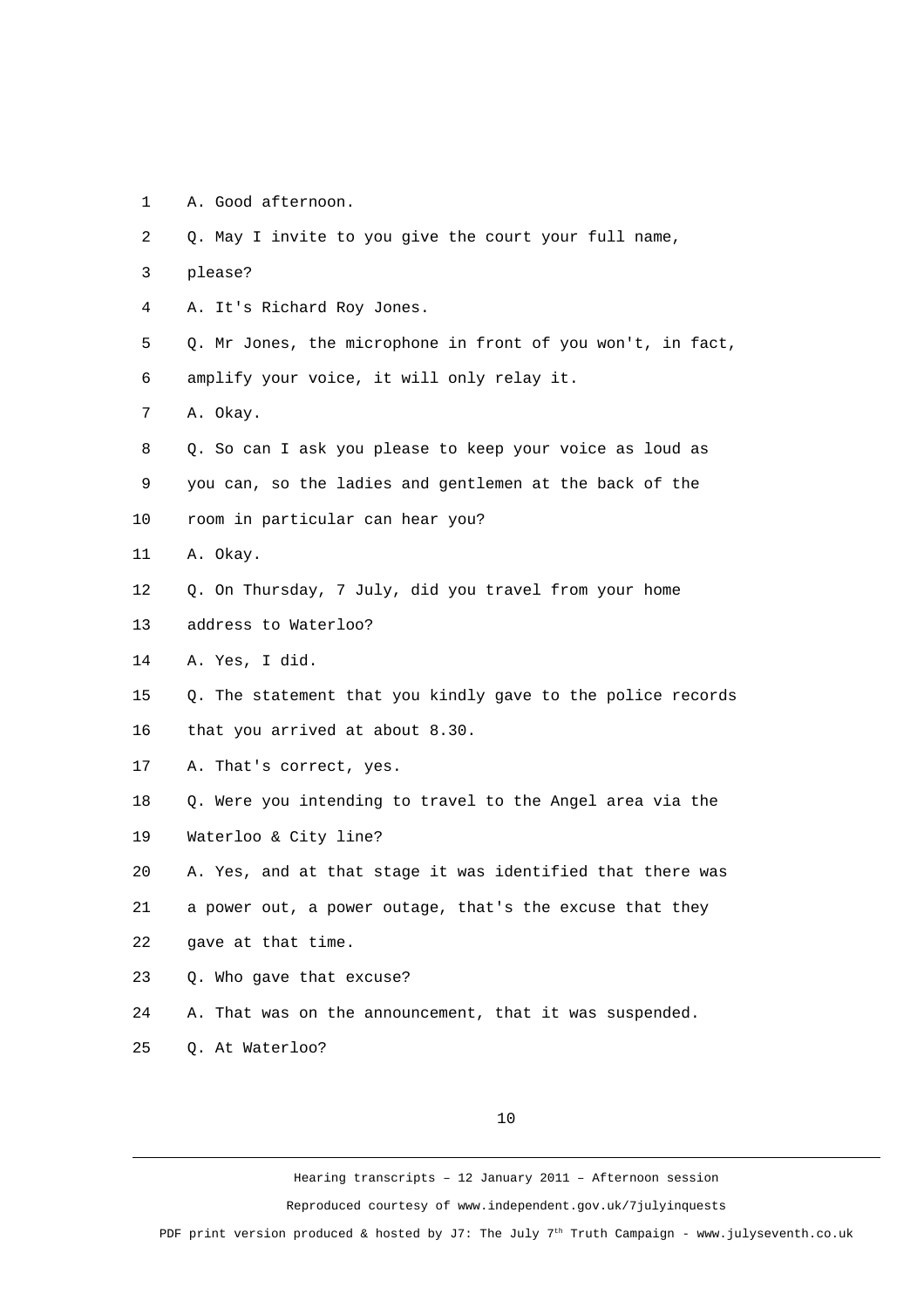| 1              | A. Yes, the Waterloo and City Line was suspended due to    |
|----------------|------------------------------------------------------------|
| $\overline{2}$ | power outage, and I then took an alternative route to      |
| 3              | the Northern Line and was intending to go to Euston and    |
| 4              | then get the City branch back down from the                |
| 5              | Northern Line to the Angel where I was working.            |
| 6              | Q. Were there considerable queues to get on to the         |
| $\overline{7}$ | northbound Northern Line at Waterloo?                      |
| 8              | A. Yes, yes.                                               |
| 9              | Q. Were you able to get the first train through, as far as |
| 10             | you were aware?                                            |
| 11             | A. I can't recall, but it certainly was very busy.         |
| 12             | Q. It got you to Euston?                                   |
| 13             | A. Yes. This was a normal alternative route that I would   |
| 14             | take if the Waterloo & City Line was out of action.        |
| 15             | Q. You recorded in your witness statement how you had      |
| 16             | arrived at Euston between 9.00 and 9.10.                   |
| 17             | A. Around that, yes.                                       |
| 18             | Q. Was that an estimate that you made at the time of your  |
| 19             | statement?                                                 |
| 20             | A. Yes, and at that stage there was an announcement saying |
| 21             | that the station was being evacuated, so I can't recall    |
| 22             | how long it would take me to get out of the station, but   |
| 23             | it was all crowded and trying to get out would have        |
| 24             | taken a considerable amount of time.                       |
| 25             | Q. Having been told that the station was to be evacuated,  |
|                |                                                            |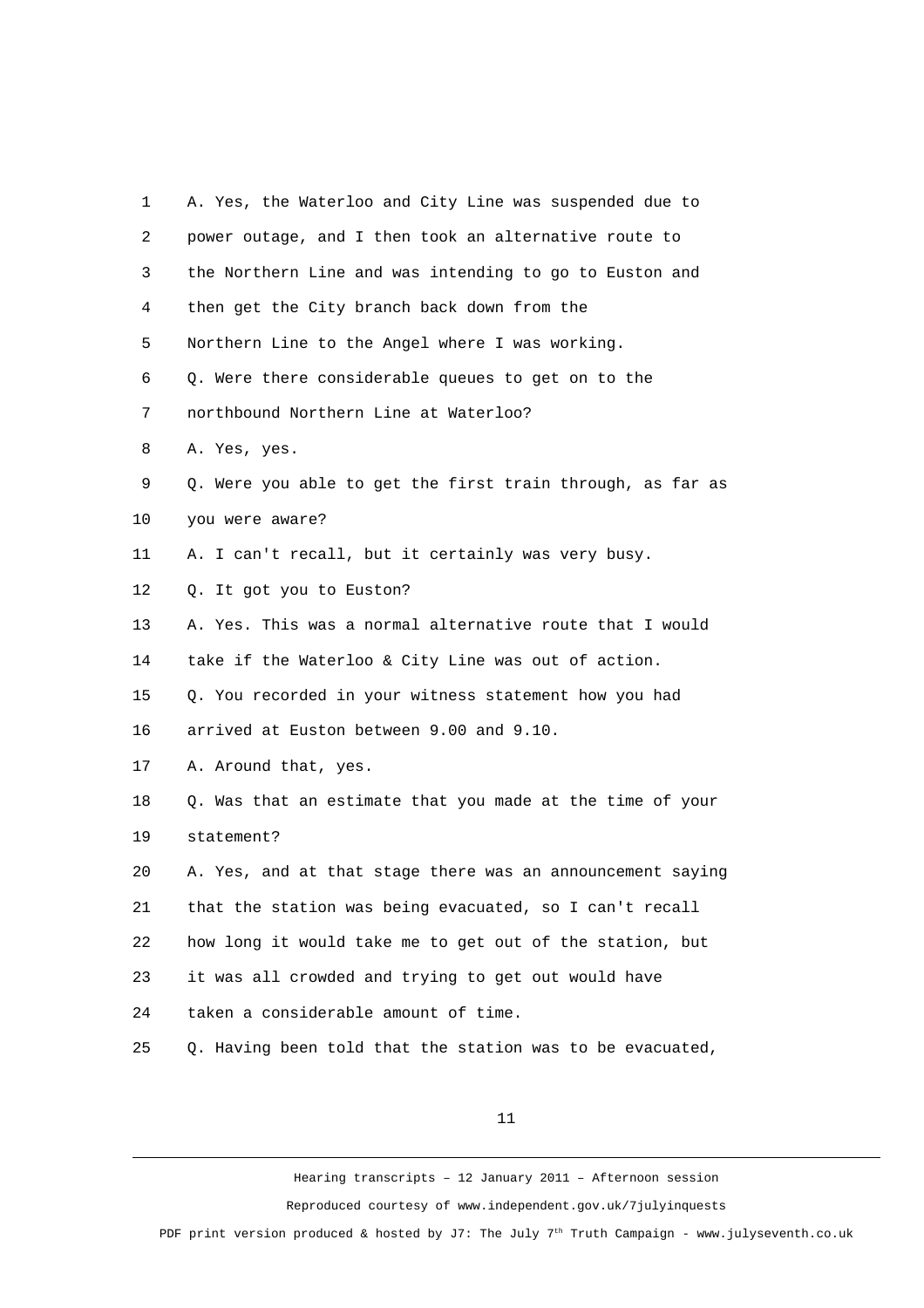1 where did you go?

| $\overline{2}$ | A. I then went and I was now looking at using a bus route   |
|----------------|-------------------------------------------------------------|
| 3              | across to the Angel past King's Cross, so I went to the     |
| 4              | station depot directly outside the station.                 |
| 5              | Q. There was a bus depot there?                             |
| 6              | A. Yes, checked and found I think it was a 205 and a 30     |
| $\overline{7}$ | were on my route and looked around and the station area,    |
| 8              | that area, was crowded.                                     |
| 9              | So I then decided to walk towards Euston Square             |
| 10             | because on the board it showed the direction of the bus,    |
| 11             | yes, that identified which direction the bus was coming     |
| 12             | from that went to Euston Square --                          |
| 13             | Q. So you were hoping to pick up the bus at a later stop?   |
| 14             | A. -- so I could get on the bus ahead of the crush.         |
| 15             | Q. So you walked down Euston Road --                        |
| 16             | A. Yes.                                                     |
| 17             | Q. -- to the next bus stop --                               |
| 18             | A. Yes.                                                     |
| 19             | Q. -- knowing that the bus would come past you?             |
| 20             | A. Yes.                                                     |
| 21             | Q. Did a number 30 bus indeed come past you?                |
| 22             | A. A number 30 bus was at the stop, and I got on and showed |
| 23             | my travel card and was fortunate enough to get a seat on    |
| 24             | the ground floor at the back.                               |
| 25             | Q. Could we look, please, at a map that you prepared kindly |
|                |                                                             |

12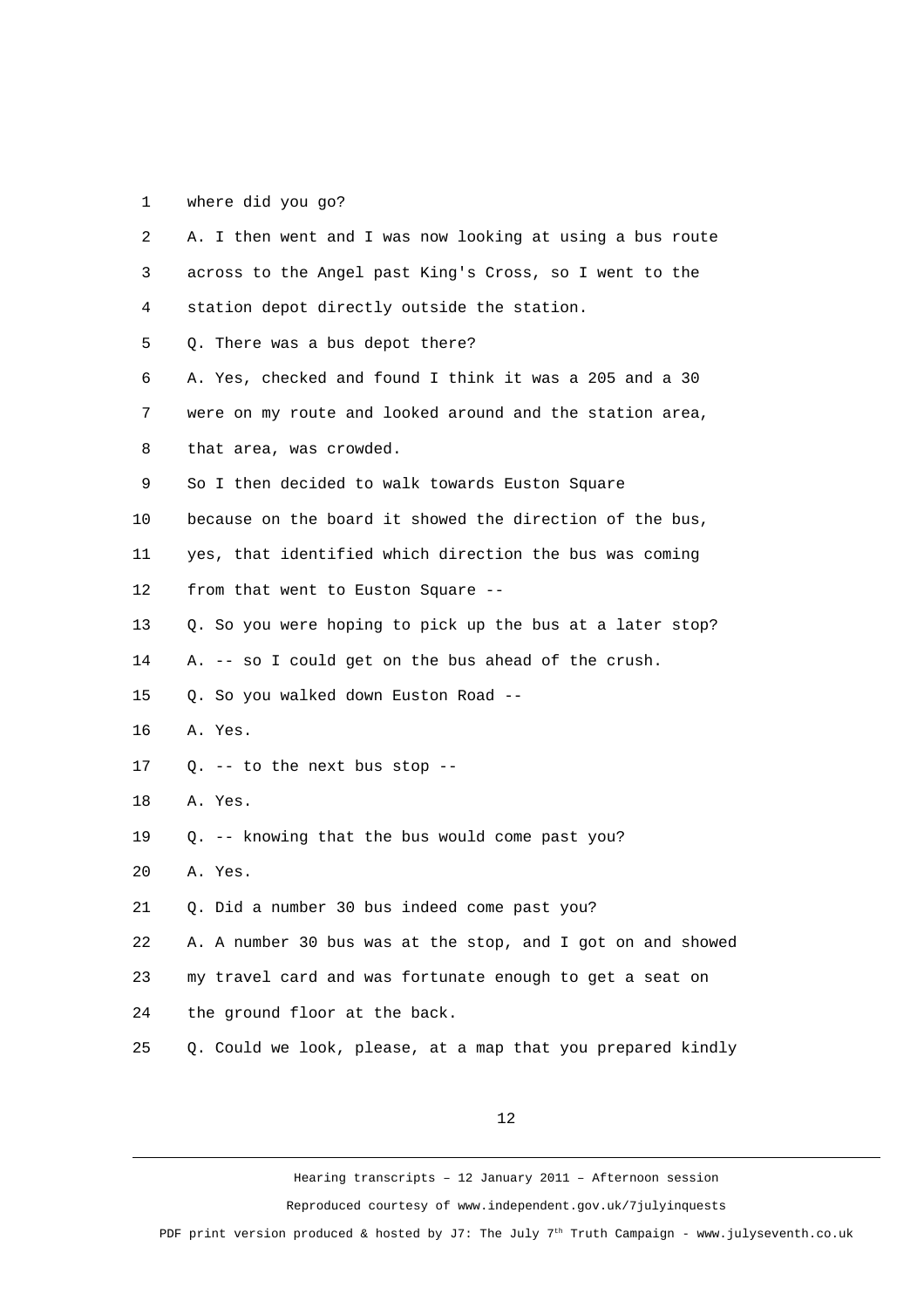1 for the Metropolitan Police, [INQ10040-3] ? Does that show 2 the lower deck of the number 30 bus with the driver? It 3 will be on the screen to your right, if that's any 4 easier. 5 A. Sorry, I have it here, yes. 6 Q. My fault, Mr Jones. You'll see there the map that you 7 drew -- 8 A. Yes. 9 Q. -- and the word "driver" in the bottom right-hand 10 corner. So that's the front of the lower deck. 11 Behind the word "driver", to the left, do you see 12 there a cross with a circle round it? 13 A. Yes. 14 Q. Is that where you were seated, or rather you were in the 15 seat next to that cross? 16 A. Yes, there was a sort of a luggage area in between and 17 I was sitting in the one seat in between a sort of 18 luggage area, a single seat that's there. 19 Q. Could we please have also on the screen [INQ10285-6]? 20 This is another diagram, the top half of which shows 21 the lower deck, prepared by the Metropolitan Police, of 22 those persons who were probably in those places at the 23 time of the explosion, but as we'll see in a moment, you 24 had left the bus. 25 Do we see that you were seated, therefore, in one of

13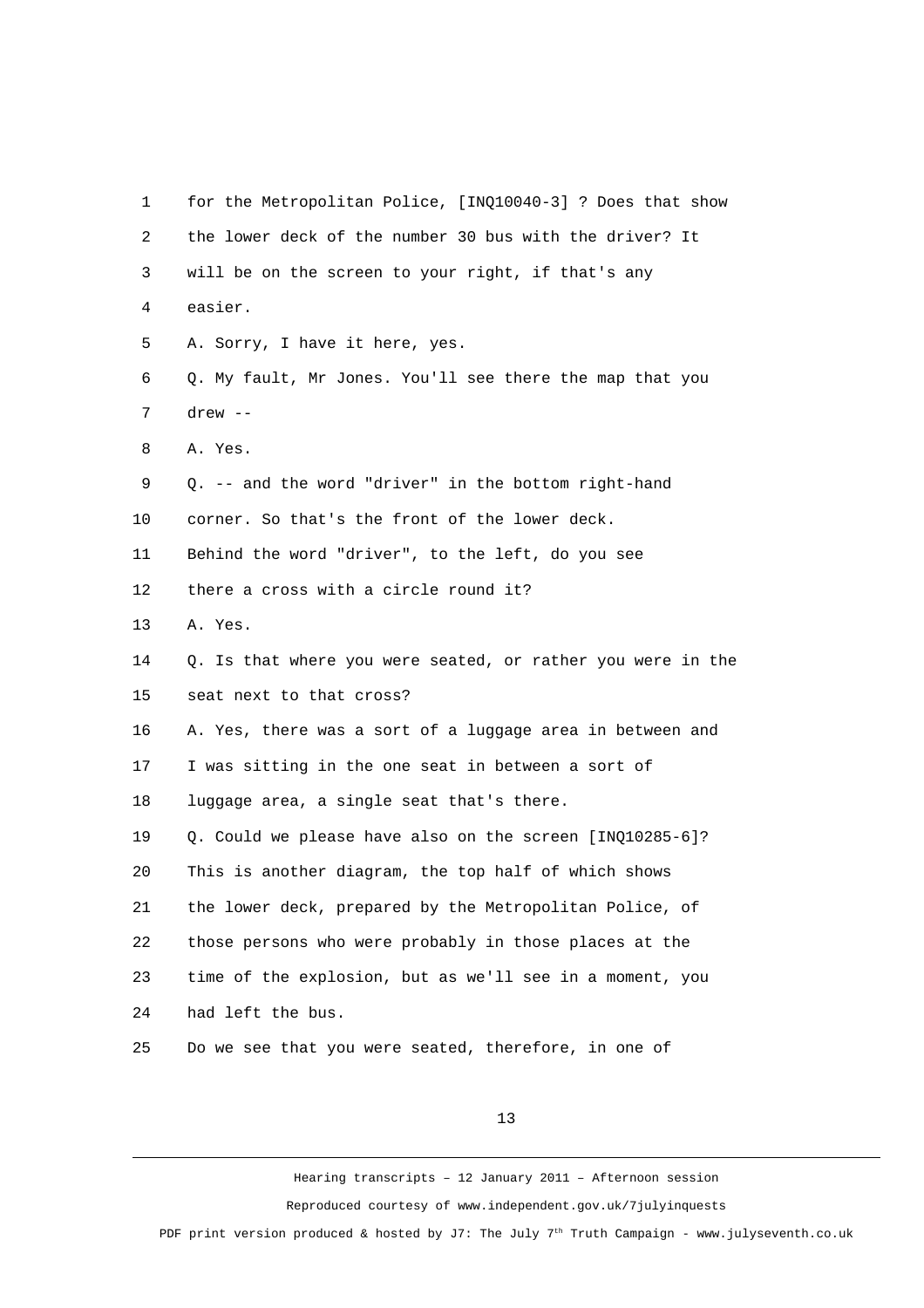- 1 the two single seats at 5 and 6?
- 2 A. I was sitting in number 9.
- 3 Q. You think you were in 9 to the right?
- 4 A. Yes.
- 5 Q. So you were facing forward?
- 6 A. Yes.
- 7 Q. Not facing sideways?
- 8 A. No, sideways, I was facing sideways. It's a seat that
- 9 sits looking into the bus.
- 10 Q. So, as I've suggested, either 5 or 6? 5 or 6 are the
- 11 seats on the side of the bus looking sideways into the
- 12 middle of the bus?
- 13 A. Okay, right, it would have one of them, then.
- 14 Q. It was one of them.
- 15 LADY JUSTICE HALLETT: Can we just go over that again,
- 16 Mr Keith? I'm not quite sure. Take your time,
- 17 Mr Jones. Number 9 --
- 18 MR KEITH: Is a seat sitting forward --
- 19 LADY JUSTICE HALLETT: It faces from one side of the bus to
- 20 the other?
- 21 A. Yes, it faces into the middle of the bus.
- 22 LADY JUSTICE HALLETT: It seems to have two separate rails,
- 23 it seems to be an enclosed seat.
- 24 A. That was the seat I was sitting in.
- 25 MR KEITH: I'm so sorry, the mistake is entirely mine.

Hearing transcripts – 12 January 2011 – Afternoon session Reproduced courtesy of www.independent.gov.uk/7julyinquests

PDF print version produced & hosted by J7: The July  $7<sup>th</sup>$  Truth Campaign - www.julyseventh.co.uk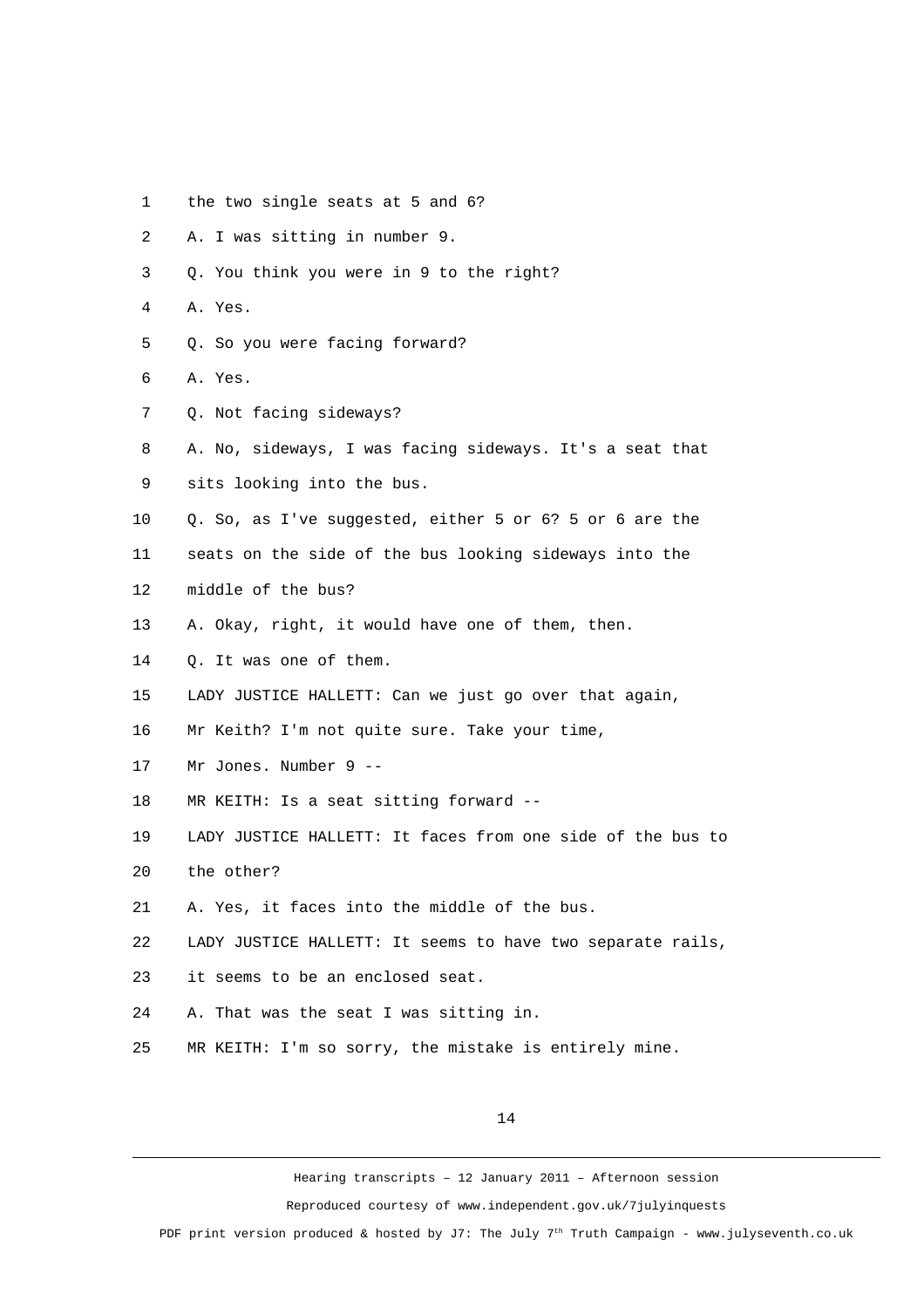- 1 I thought 9 was a forward facing seat.
- 2 A. No.
- 3 Q. Quite right, my Lady is quite right.
- 4 A. Yes, 5 and 6, I believe, are the luggage areas.
- 5 Q. I see. Inside the rail, yes, and 9 is the only seat in 6 that area?
- 7 A. Yes, there was only one seat.
- 8 Q. Thank you very much, Mr Jones. Thank you, my Lady.
- 9 Was the bus very crowded?
- 10 A. Not until we arrived into Euston, and then there was 11 a surge, and, as I remember, the driver had difficulty 12 closing the doors because of the number of people who 13 were wanting to get on the bus.
- 14 Q. So you had, in fact, walked out into Euston Road in 15 order to get the bus before it went through that crowd 16 of people in the depot?
- 17 A. Yes.
- 18 Q. So having boarded the bus, it took on board the extra 19 people outside Euston station and Euston Square and then 20 became more crowded?
- 21 A. Yes.
- 22 Q. On your plan, you indicated, if we could go back to
- 23 INQ10040 [INQ10040-3], at 1 and 2, the location of two ladies whom
- 24 you recall were Asian and who were speaking to each
- 25 other, and there was some discussion between them as to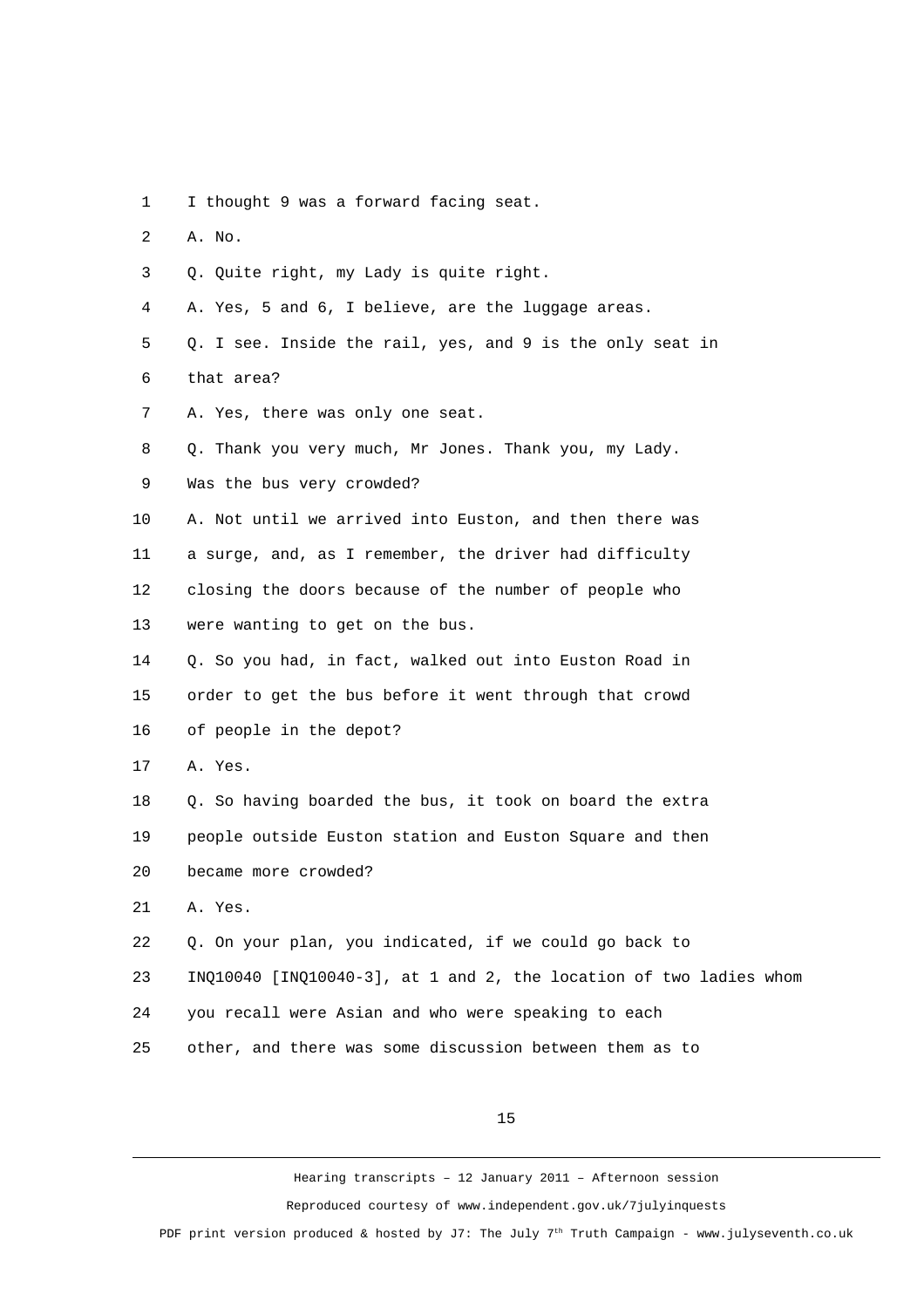| 1              | whether or not one would give up a seat to the other,     |
|----------------|-----------------------------------------------------------|
| $\overline{c}$ | but did you also notice a man who you marked on the plan  |
| 3              | at A, male A, with the words, as we can see from the      |
| 4              | diagram "standing with his back to [you]"?                |
| 5              | A. Yes, he was almost sitting on my -- standing on my     |
| 6              | knees, because of the surge of the crowd. It was so       |
| 7              | crowded.                                                  |
| 8              | Q. Now, Mr Jones, there's been some speculation about the |
| 9              | identity of that man, man A, and whether or not he was    |
| 10             | connected to the bomber who was undoubtedly on the upper  |
| 11             | deck of the bus, the number 30 bus, as it went            |
| 12             | southbound, so I want to ask you, please, about what you  |
| 13             | can recollect of that person, in order that we can        |
| 14             | dispel any lingering concerns about whether or not he     |
| 15             | was connected.                                            |
| 16             | A. Okay. My recollection -- well, the real reason         |
| 17             | I noticed him was the fact that he kept invading my       |
| 18             | space, he was being pushed towards me, and also, at that  |
| 19             | time, he had a bag on -- at his feet, which he kept       |
| 20             | dipping into, and as he was dipping in, he was sort of    |
| 21             | pushing further back into myself, and he actually done    |
| 22             | this about 20 times in the short time that the bus took   |
| 23             | from Euston into Tavistock Square. So he was actually     |
| 24             | annoying me and I was getting quite concerned, you know,  |
| 25             | as people invade your space, and he was dipping in and    |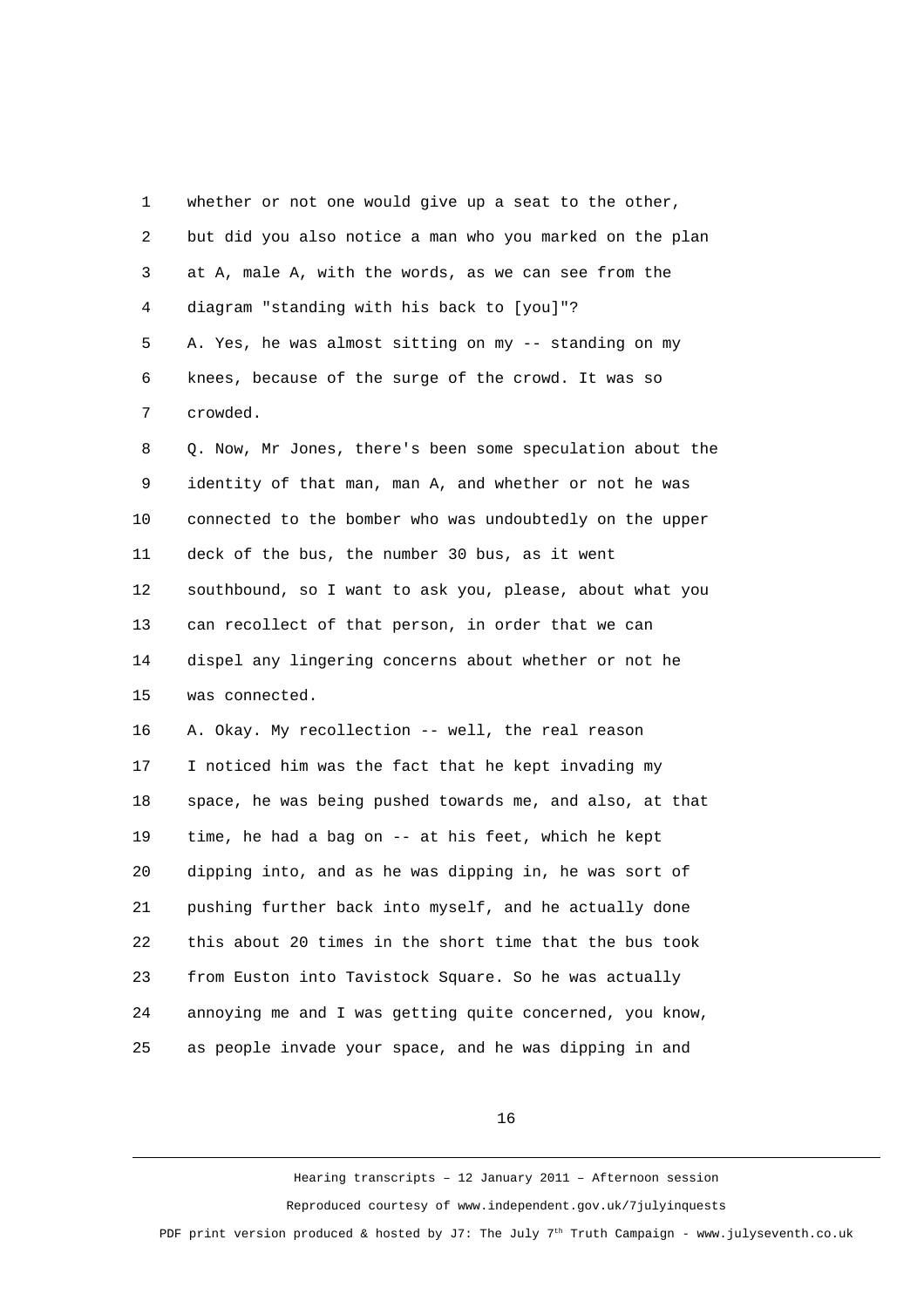| 1  | he was fiddling about and then coming back out and        |
|----|-----------------------------------------------------------|
| 2  | dipping in and fiddling about.                            |
| 3  | Q. Was he agitated in any way that you could see or       |
| 4  | irritated?                                                |
| 5  | A. I would think he was, yes. I mean, he was -- I just    |
| 6  | couldn't understand what he was doing, yes. So as         |
| 7  | I recall, I took notice of him, and he was wearing light  |
| 8  | clothes, light-coloured clothes, he had a tan or was of,  |
| 9  | I would have thought, Mediterranean extraction, quite     |
| 10 | tall, about 6 feet, and very well-dressed.                |
| 11 | Q. I'm going to ask you a little bit more, thank you very |
| 12 | much, about his appearance and description to see         |
| 13 | whether or not we can exclude him from any connection to  |
| 14 | the bomber, Hussain?                                      |
| 15 | A. Okay.                                                  |
| 16 | Q. In relation to his build, you record in your statement |
| 17 | how he was of slim build. Is that right?                  |
| 18 | A. Yes.                                                   |
| 19 | Q. You say he was cleanshaven. May we presume, it's       |
| 20 | obvious from the use of the words, that there was no      |
| 21 | beard --                                                  |
| 22 | A. No, there was no --                                    |
| 23 | Q. -- or any kind of facial growth that you could see?    |
| 24 | A. Yes.                                                   |
| 25 | Q. My Lady, Hussain had, of course, a short beard, some   |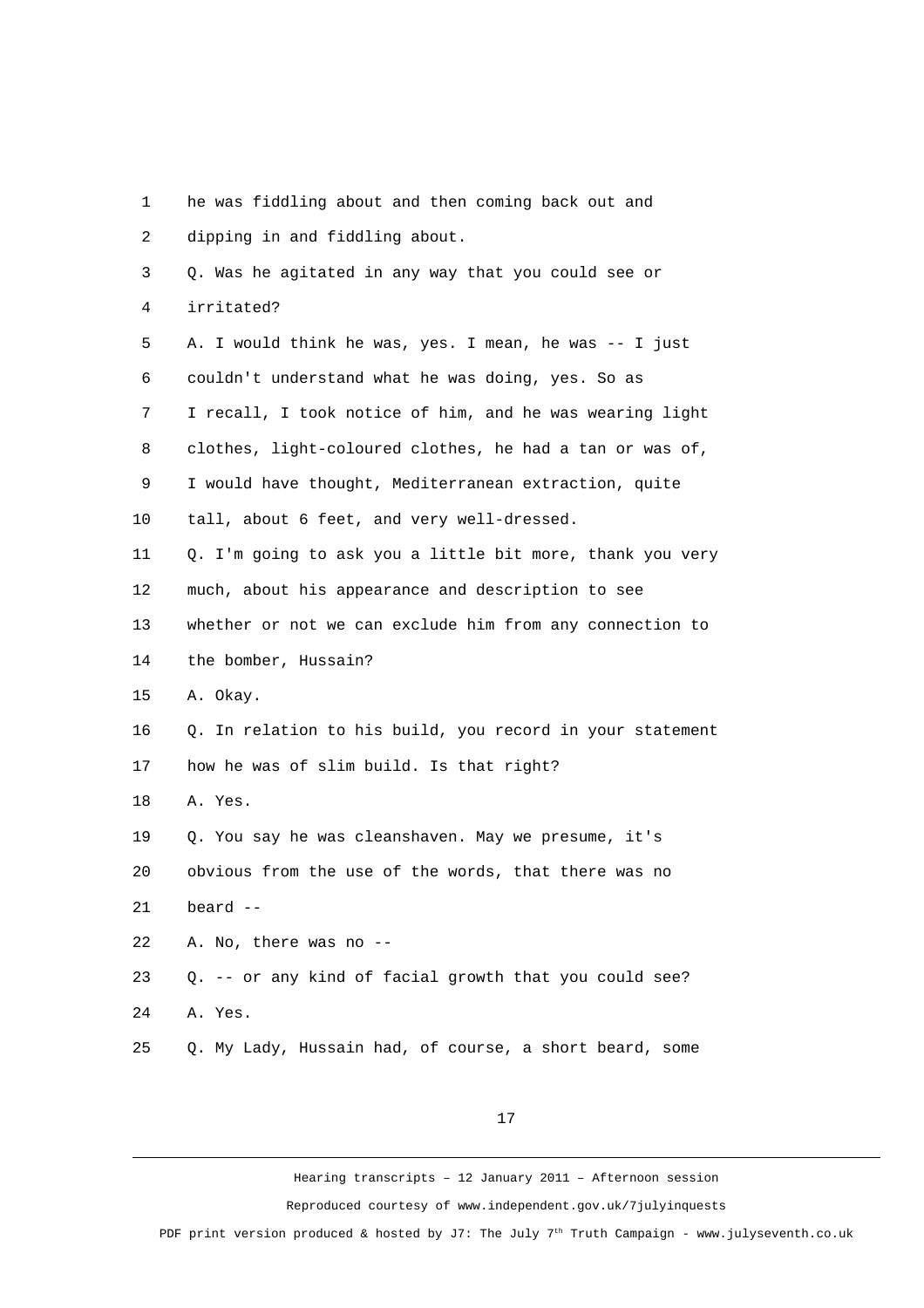1 growth, on his chin, as evidenced by the post-mortem 2 report. 3 He was described in your statement as well-groomed, 4 this gentleman. 5 A. Yes. 6 Q. I think he was wearing, according to your statement, 7 fawn, checked trousers and a short-sleeved, light-brown 8 top. 9 A. Yes. 10 Q. So no question of a jacket with a zip -- 11 A. No. 12 Q. -- or a hood or of jeans? 13 A. No. 14 Q. Was there a time when, in fact, during one of the 15 occasions when he was rootling around in his bag, that 16 you were able to see the colour of his underpants? 17 A. Yes, yes, they were white, and they were designer ones, 18 you know the sort of -- that youngsters wear, yes? 19 Q. All right. I'm no fashion victim myself -- 20 A. No, neither am I. 21 Q. -- so I'm afraid I won't press you on the issue. 22 My Lady, Hussain's post-mortem report evidences that 23 he was wearing navy blue or dark-coloured underwear. 24 How did you come to leave the bus leaving the man on 25 the lower deck?

18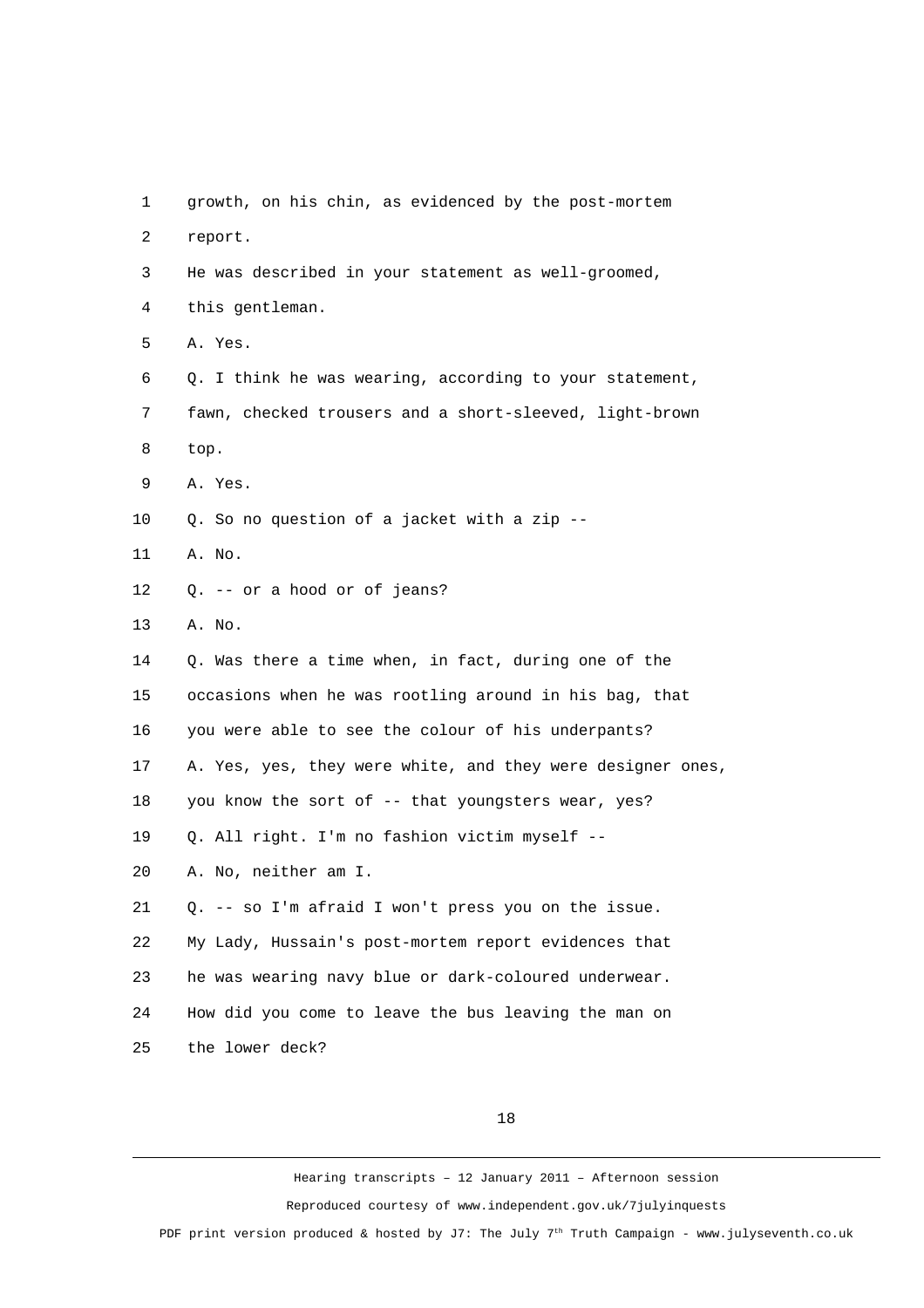| 1              | A. Well, very, very fortunately, a gentleman around me,     |
|----------------|-------------------------------------------------------------|
| $\overline{c}$ | whether he was sitting or whether he was standing           |
| 3              | I can't remember, said, "Well, we're now gridlocked.        |
| 4              | This is going nowhere. I might as well walk", and           |
| 5              | I thought, "Walk, that's a good idea", and at that          |
| 6              | stage, the driver was letting people off at the front of    |
| 7              | the bus. We weren't at a bus stop, we were in front of      |
| 8              | the hotel there, and the driver was letting people off      |
| 9              | at the front, and myself and the gentleman and a few        |
| 10             | others moved to the back and banged on the back door.       |
| 11             | Eventually, the driver noticed and opened the door          |
| 12             | and I would think about half a dozen of us got off the      |
| 13             | bus.                                                        |
| 14             | Q. Did you have to go past the man with the bag to leave    |
| 15             | the bus?                                                    |
| 16             | A. Yes, I had to walk round him.                            |
| 17             | Q. Can you finally tell us any more about the nature of the |
| 18             | bag as you walked past?                                     |
| 19             | A. No, no, I didn't pay any attention --                    |
| 20             | Q. Was it a rucksack, can you recall, or not?               |
| 21             | A. The dimensions of the bag didn't go outside of his feet, |
| 22             | right, so it must have been only about 18 inches wide.      |
| 23             | Q. So fairly small?                                         |
| 24             | A. Yes.                                                     |
| 25             | Q. You left the bus, and in which direction did you go?     |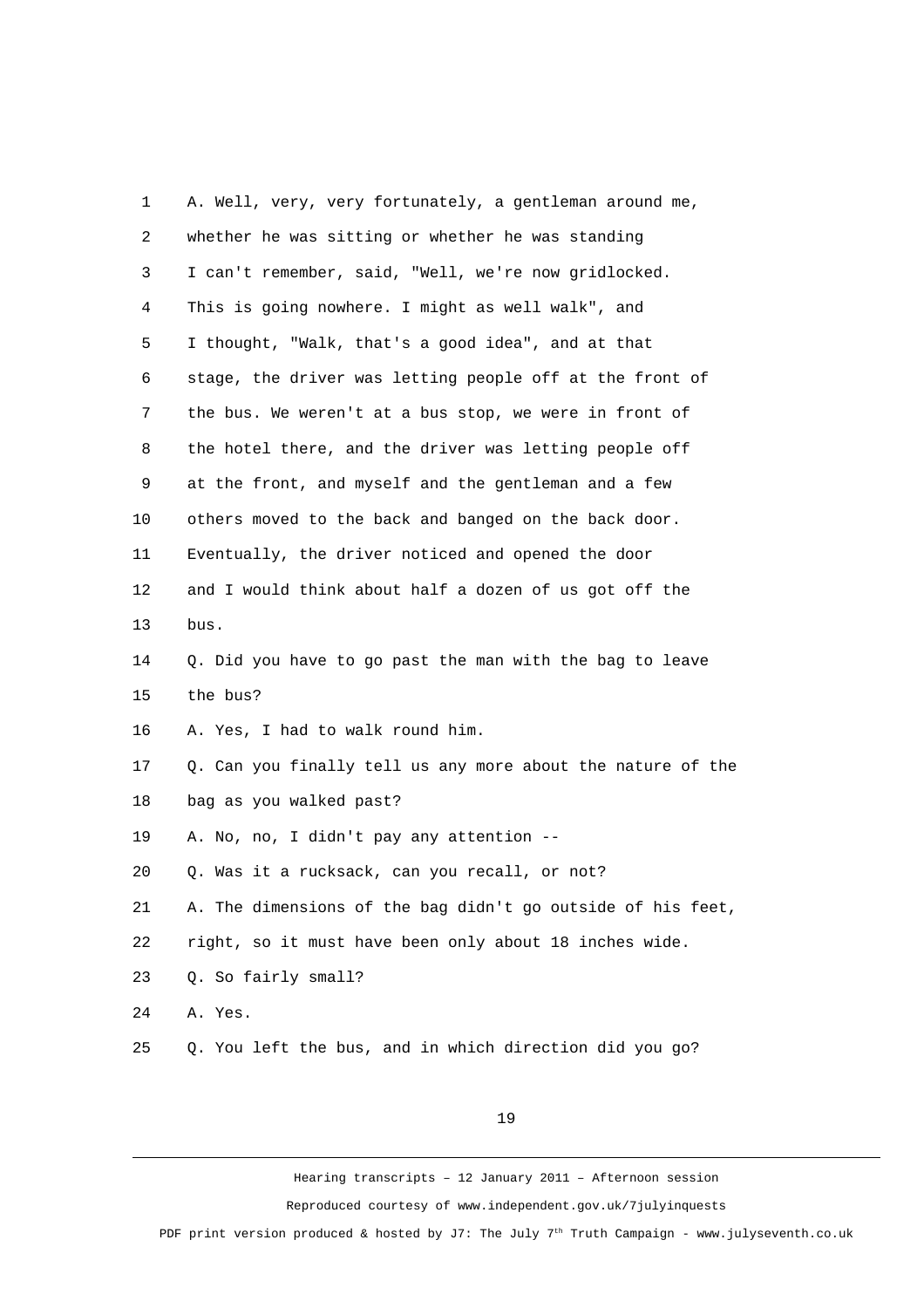| 1              | A. Well, I sort of stood for a few minutes deciding,        |
|----------------|-------------------------------------------------------------|
| $\overline{2}$ | because I was now trying to work out where the bus had      |
| 3              | turned and what direction I was at and I decided that       |
| 4              | there was a small pathway or lane which apparently was      |
| 5              | running in parallel with Euston Road, so I stepped into     |
| 6              | that and the bus blew up.                                   |
| $\overline{7}$ | Q. So the bus was facing southwards --                      |
| 8              | A. Yes.                                                     |
| 9              | Q. -- in Tavistock Square --                                |
| 10             | A. Yes.                                                     |
| 11             | Q. -- having gone through Woburn Place?                     |
| 12             | A. Yes, it moved possibly 20, 25 yards away.                |
| 13             | Q. You were, by that stage, behind it, trying to work your  |
| 14             | way eastwards towards King's Cross and Angel?               |
| 15             | A. Yes.                                                     |
| 16             | Q. Did you know straightaway that it was an explosion,      |
| 17             | Mr Jones?                                                   |
| 18             | A. Yes.                                                     |
| 19             | Q. As you turned round, did you see the explosive smoke and |
| 20             | the debris flying into the air?                             |
| 21             | A. Yes. There was a column of smoke about 20 feet going     |
| 22             | straight up, about 2 to 3 feet wide, going straight up      |
| 23             | from the upper deck, and the upper deck had                 |
| 24             | disintegrated, and that the lower deck had collapsed,       |
| 25             | from what I could make out.                                 |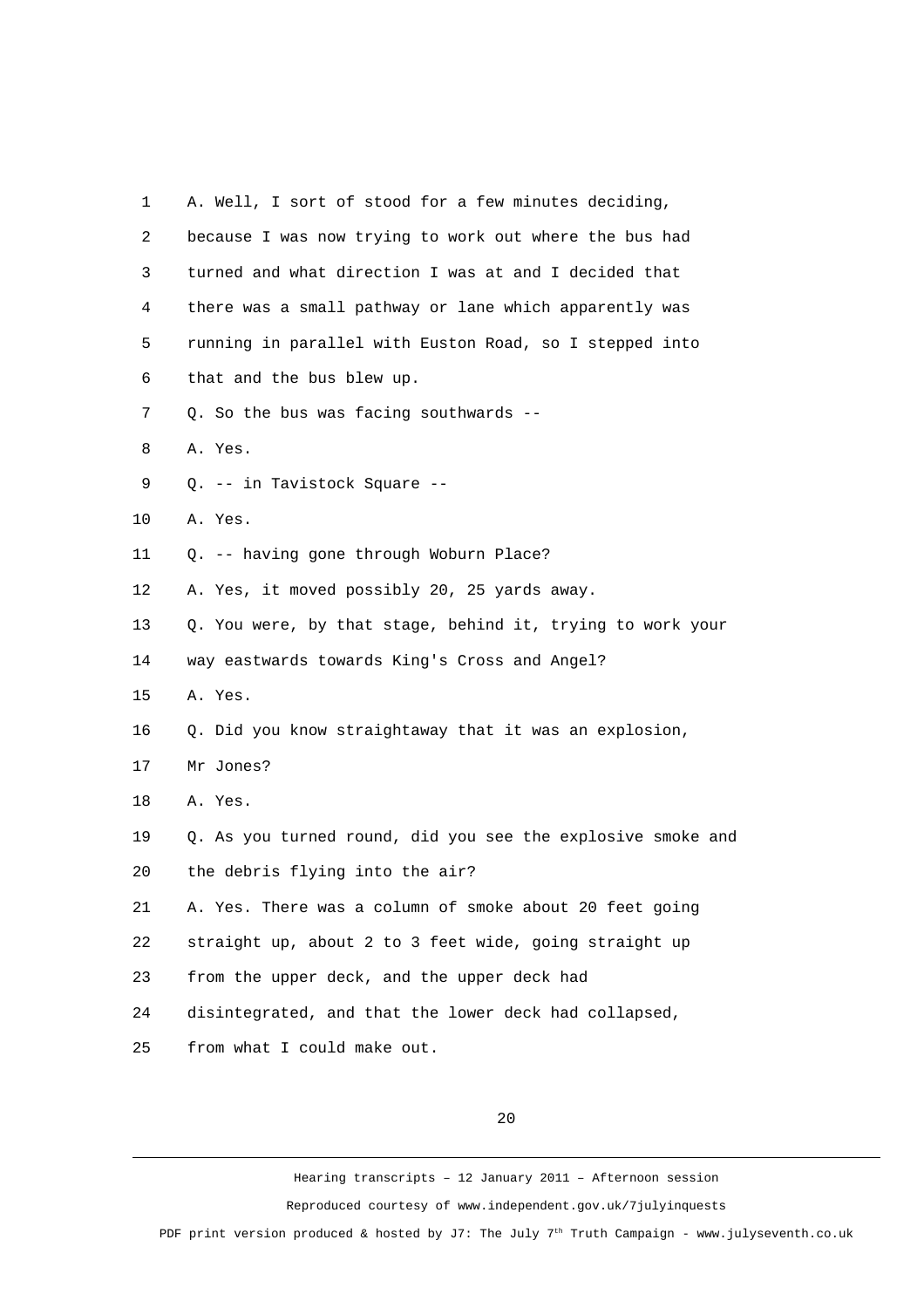| 1              | Q. Did you see the bodies of those unfortunates from the   |
|----------------|------------------------------------------------------------|
| $\overline{c}$ | top deck of the bus lying in the road or was it            |
| 3              | impossible to see where everyone had landed?               |
| 4              | A. No, the only movement I saw was the people at the very, |
| 5              | very front of the bus, after maybe a minute or so,         |
| 6              | slowly getting up and starting to climb their way back     |
| $\overline{7}$ | down from the top deck.                                    |
| 8              | Q. Down through the staircase?                             |
| 9              | A. Through the wreckage, yes.                              |
| 10             | Q. Did people around the bus run towards it to help, can   |
| 11             | you recall?                                                |
| 12             | A. The initial reaction of people was to move towards the  |
| 13             | bus, you know, strangely enough -- well, the initial       |
| 14             | reaction is you hit the floor or you suddenly duck,        |
| 15             | right? You know, suddenly this is this huge noise,         |
| 16             | a lot of screaming around and you suddenly duck as soon    |
| 17             | as you hear it, right? An instant reaction when            |
| 18             | something like that happens, or a loud noise, and then     |
| 19             | people were moving towards it. More people were moving     |
| 20             | towards it, actually, than away from it, from my           |
| 21             | observation, to try to help.                               |
| 22             | Q. You referred in your statement to there being a lot of  |
| 23             | support services around. By that, do you mean it wasn't    |
| 24             | long before members of the emergency services appeared     |
| 25             | to be attending?                                           |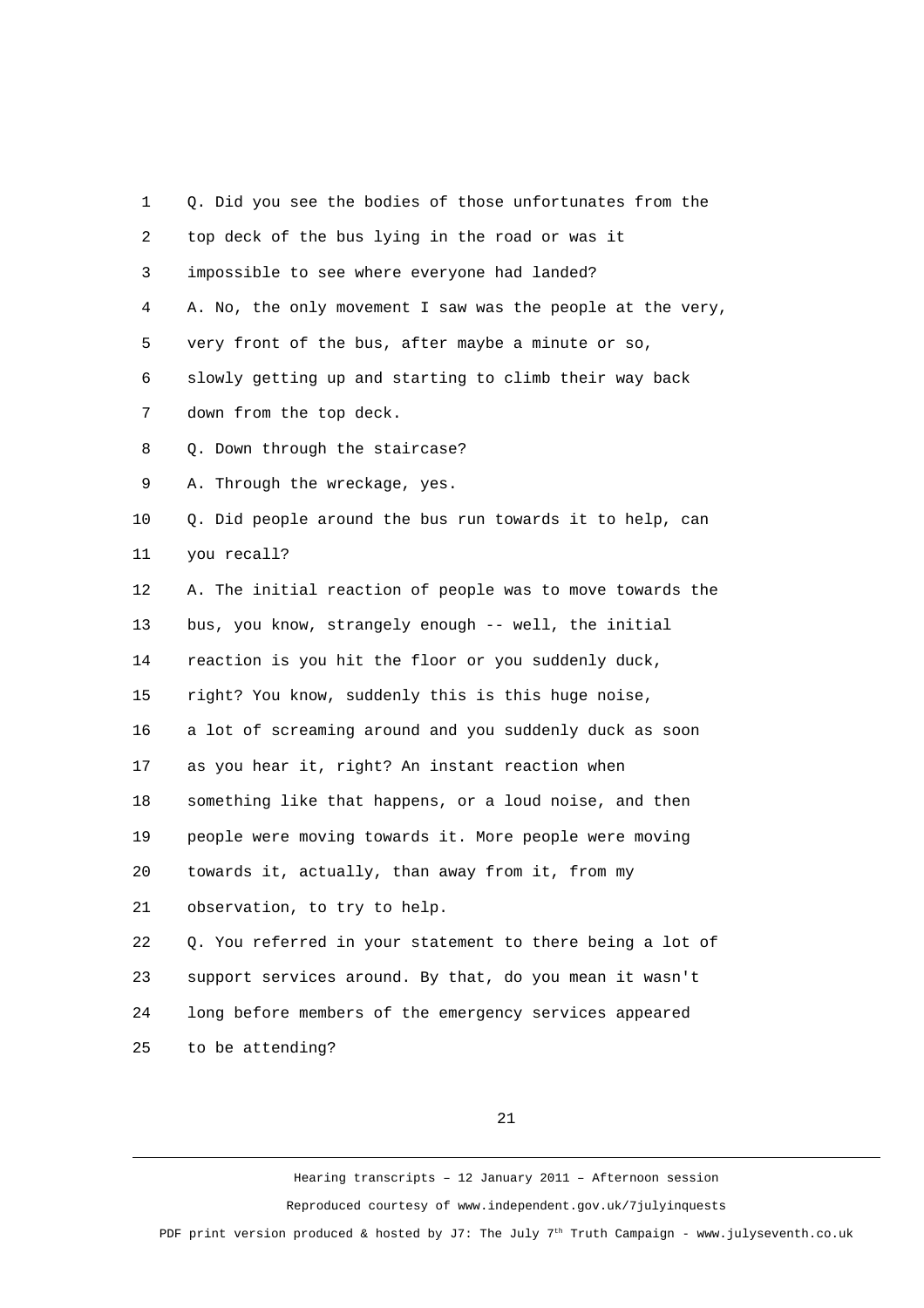1 A. Correct. I moved -- obviously, I could do nothing, so I 2 moved -- made a quick phone call to my management in 3 Reuters to say I'd just come off a bus and it had blown 4 up and I would be late for work, and they informed me 5 that there was the other three bombs at that stage. 6 So from that point of view, that was only a few 7 seconds to make that phone call. I made one more phone 8 call to my son, who was working with Metropolitan 9 Police, he was a contractor working at the King's Cross 10 office, and he then advised me -- I quickly told him 11 what had actually happened, and mentioned this man and 12 he then advised me to get a policeman and tell them, 13 yes, which was the reason that I made the initial 14 statement. 15 Q. Because you approached a policewoman near the bus. 16 A. So within two or three minutes, the place was surrounded 17 with sirens and emergency services rushing towards 18 there. So what I'm saying is the things I done maybe 19 took a couple of minutes. In that space, right, there 20 was sirens going on all over the place, you know, and 21 services rushing towards the support. 22 I walked round the back of the medical -- 23 Q. The BMA building? 24 A. The BMA building, right, through the lane and round the 25 back, and they were all being evacuated out of the

22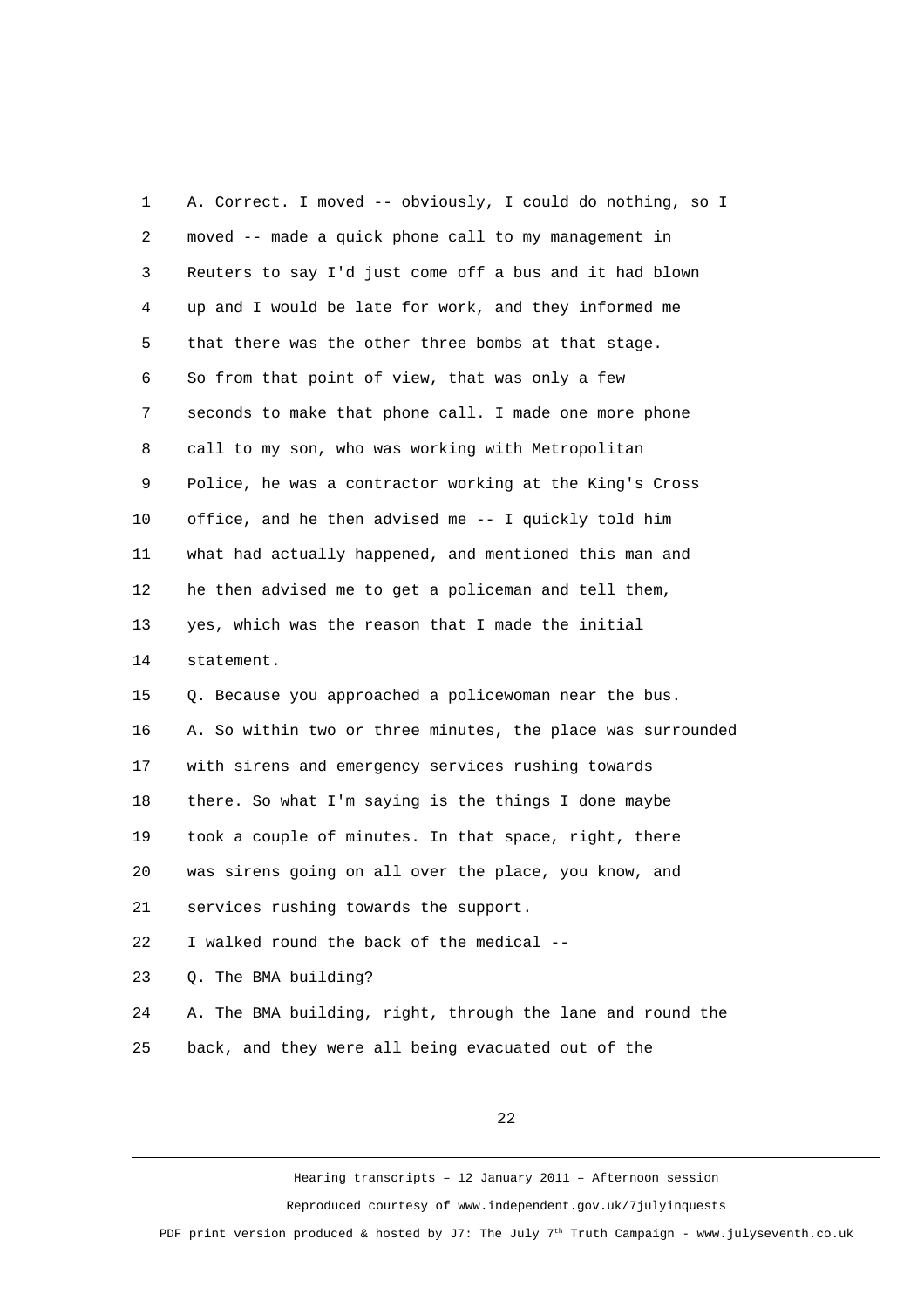1 building at that stage.

| $\overline{2}$ | Q. You met a policewoman following the advice that you had  |
|----------------|-------------------------------------------------------------|
| 3              | taken and you told her -- her name was Charlotte            |
| 4              | Brierly -- you told her you had seen a gentleman on the     |
| 5              | ground floor, on the lower deck of the number 30 bus?       |
| 6              | A. Yes, I relayed the evidence that I've just recounted.    |
| $\overline{7}$ | Q. And you did so, I should make plain, quite properly and  |
| 8              | very sensibly, given that you had seen something that       |
| 9              | had caused you a certain degree, but a very modest          |
| 10             | degree, of concern when you were on the bus?                |
| 11             | A. I mean, at no stage have I ever said that I actually saw |
| 12             | the bomber. Right?                                          |
| 13             | Q. No.                                                      |
| 14             | A. All I've ever, ever said was that somebody was acting    |
| 15             | unusually and annoying me on the bus.                       |
| 16             | Q. But I hope we've established, Mr Jones, that there       |
| 17             | appears to be no connection with the bomber and nor that    |
| 18             | that particular gentleman was doing anything other than     |
| 19             | acting as an ordinary member of the public, a passenger     |
| 20             | on the bus?                                                 |
| 21             | A. Correct.                                                 |
| 22             | Q. But your statement, I'm afraid, has been open to         |
| 23             | conjecture and surmise in the way of these things in the    |
| 24             | public domain.                                              |
| 25             | A. Yes, I know.                                             |

23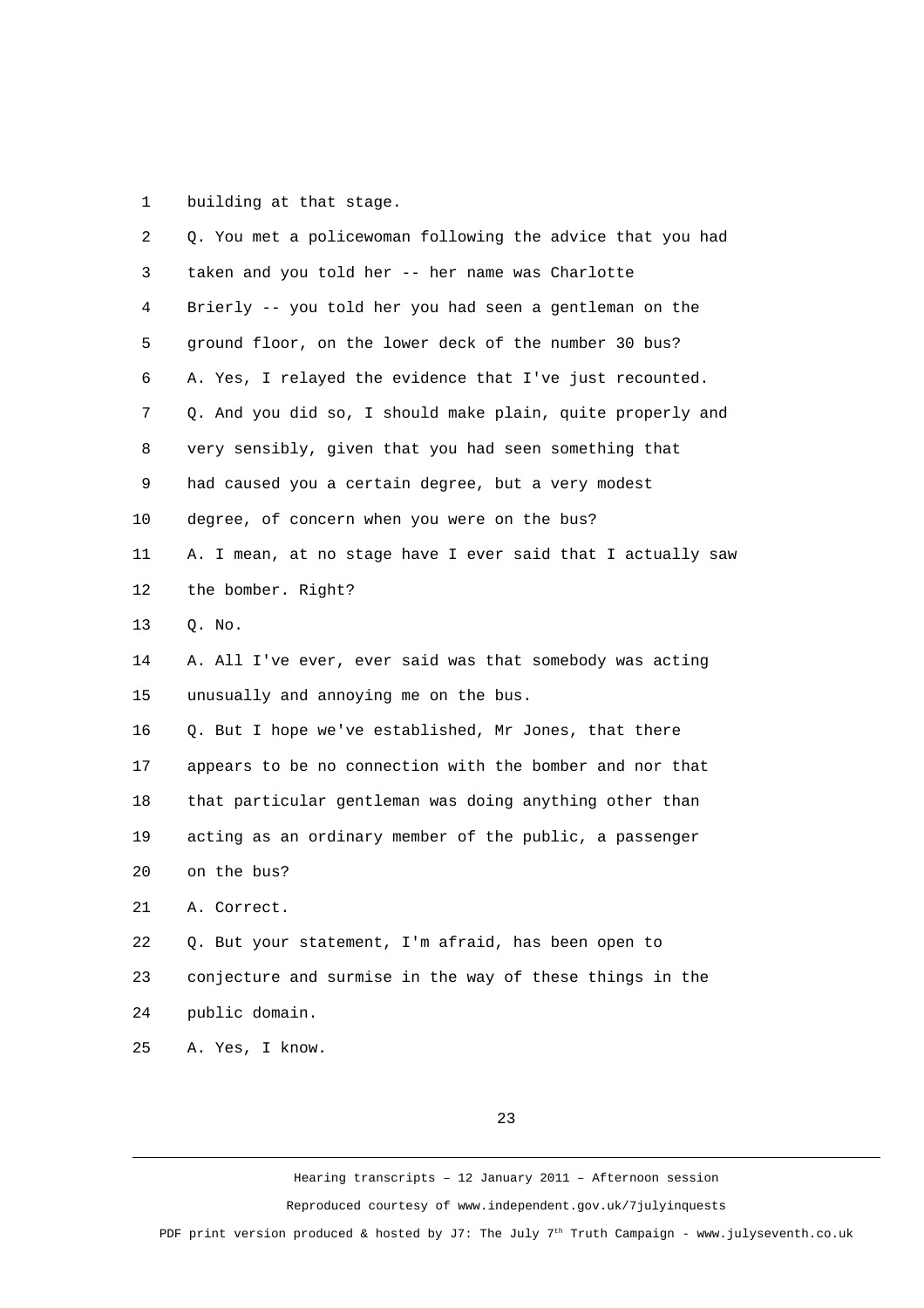| 1              | MR KEITH: Thank you, Mr Jones. There may be some more       |
|----------------|-------------------------------------------------------------|
| $\overline{c}$ | questions for you from my colleagues.                       |
| 3              | LADY JUSTICE HALLETT: Any questions for Mr Jones?           |
| 4              | It looks as if there aren't any questions for you,          |
| 5              | Mr Jones. You're another passenger who, as you know,        |
| 6              | had an extraordinarily close shave and must count your      |
| $\overline{7}$ | blessings an awful lot of times.                            |
| 8              | A. Yes. Okay, thank you.                                    |
| 9              | LADY JUSTICE HALLETT: Thank you very much indeed for coming |
| 10             | to help.                                                    |
| 11             | A. Thank you very much.                                     |
| 12             | MR KEITH: My Lady, Mr Jones completes the evidence          |
| 13             | scheduled for today in relation to Tavistock Square, but    |
| 14             | my Lady will know that on the final day of evidence in      |
| 15             | relation to King's Cross/Russell Square, there were six     |
| 16             | outstanding read statements or statements to be read.       |
| 17             | May I, with your leave, return to                           |
| 18             | King's Cross/Russell Square briefly, for the purposes of    |
| 19             | reading out some of those statements?                       |
| 20             | My Lady has, of course, a closed hearing scheduled          |
| 21             | for 3.00.                                                   |
| 22             | LADY JUSTICE HALLETT: Certainly. If anybody who's here      |
| 23             | particularly because they wish to hear the evidence in      |
| 24             | relation to Tavistock Square, I wouldn't feel at all        |
| 25             | offended if they wanted to leave now.                       |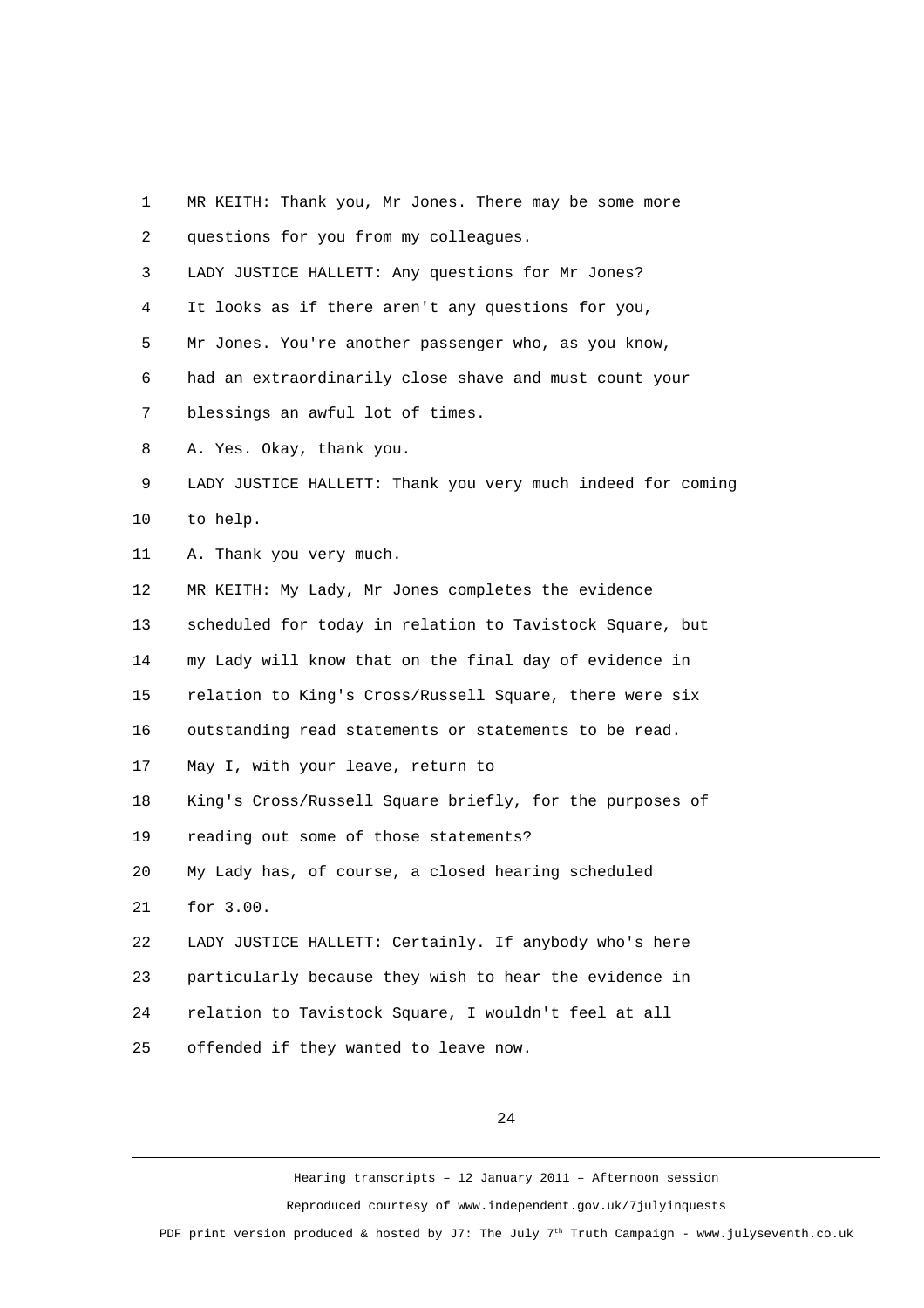1 I think we can carry on, Mr Keith. The families 2 have all been very discreet in the way that they come 3 and go. 4 MR KEITH: My Lady will have the statements in two places. 5 In the fourth bundle of the King's Cross/Russell Square 6 witness evidence and also in today's bundle. 7 Could I start with that of Stephen Munns, whose 8 statement is dated 9 January 2006. He describes himself 9 as a firefighter assistant. 10 Statement of MR STEPHEN MUNNS read 11 "I am employed as a station manager by London Fire 12 Brigade. On 7 July, I was the station manager at 13 Clerkenwell station. I was working the 8.00 to 5.00 14 shift [8.00 am to 5.00 in the afternoon shift]. At 9.20 15 I received a pager message from Control that there was 16 an eight-pump fire. I knew from this message that this 17 was quite a major incident due to the number of 18 appliances attending." 19 My Lady, his pager number is A27 and the 20 contemporaneous documentation shows that he was paged at 21 9.37.50, not, in fact, 09.20, as he had supposed, and 22 the reference for that is LFB11-4: 23 "I contacted Control who informed me that this fire 24 was at King's Cross Underground and I was asked to 25 attend this location. Within 45 minutes I had arrived

25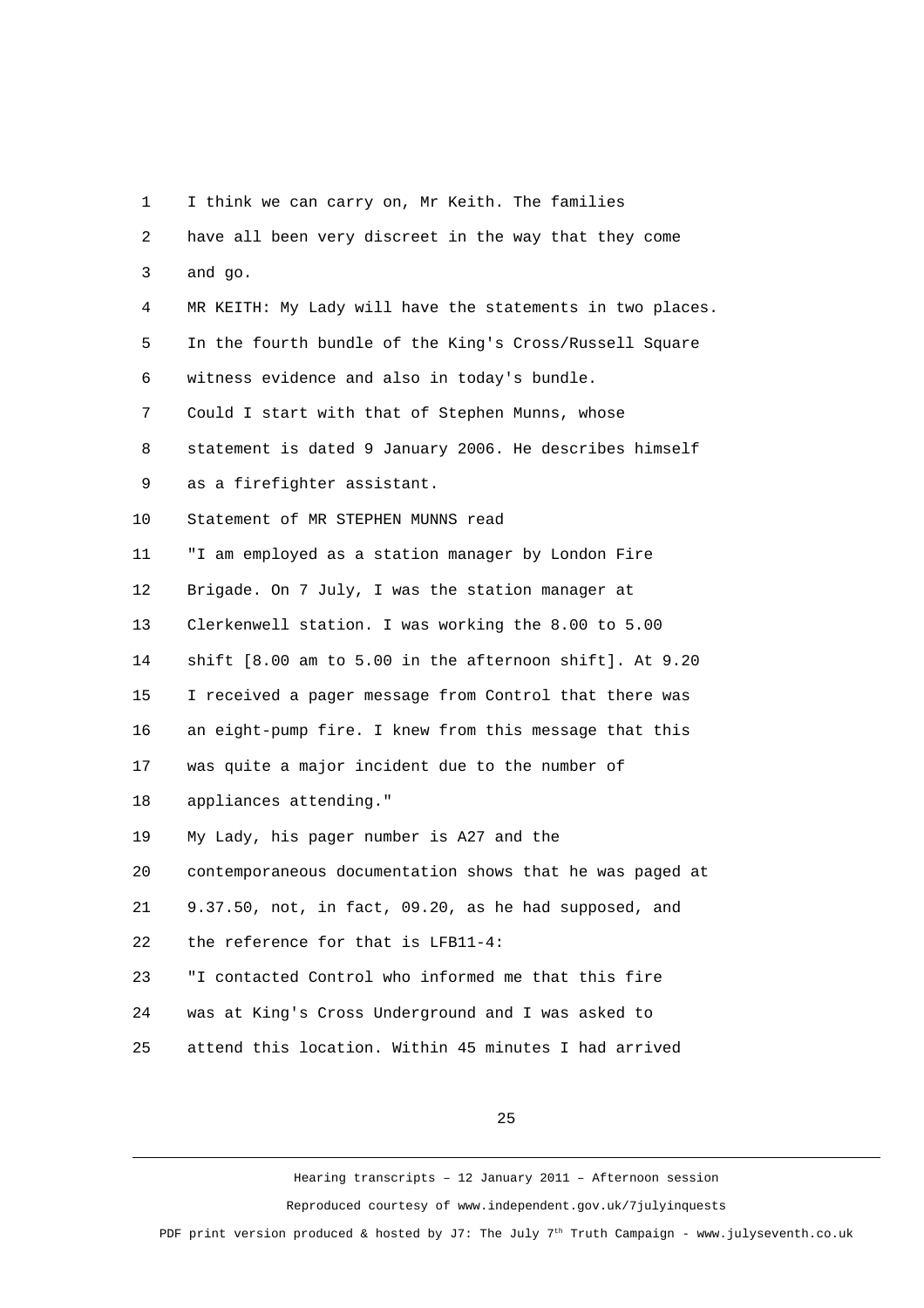1 at King's Cross ..."

 2 My Lady, the documentation shows that he was mobile 3 at 09.41.57 and so he must have arrived at some point 4 after that. 5 "... and I immediately went to a Clerkenwell 6 appliance driver, Gareth Betton, to find out who was in 7 charge. He did not know. As I walked towards the main 8 King's Cross entrance, I saw Leading Firefighter 9 Paul Chambers. He was not sure who was controlling the 10 incident." 11 Would my Lady wish me to pause while we -- 12 LADY JUSTICE HALLETT: No, I'm fine, thank you. 13 MR KEITH: "After speaking to Paul, I entered the Tube 14 station and went to the booking hall on the ground 15 floor. I was initially directed into the main booking 16 office by a leading firefighter who I do not know the 17 name of. Once in the booking hall, I saw quite a large 18 number of members of the public sitting around or 19 leaning against walls. They appeared to have dirty 20 clothing and several had minor cuts and injuries. 21 "I was not aware at this stage of what exactly had 22 happened on the Underground. From the booking hall, the 23 same leading firefighter took me to the top of the 24 escalator leading to the Piccadilly Line where I met the 25 Sub-Officer Colebrook-Taylor. We had a discussion

26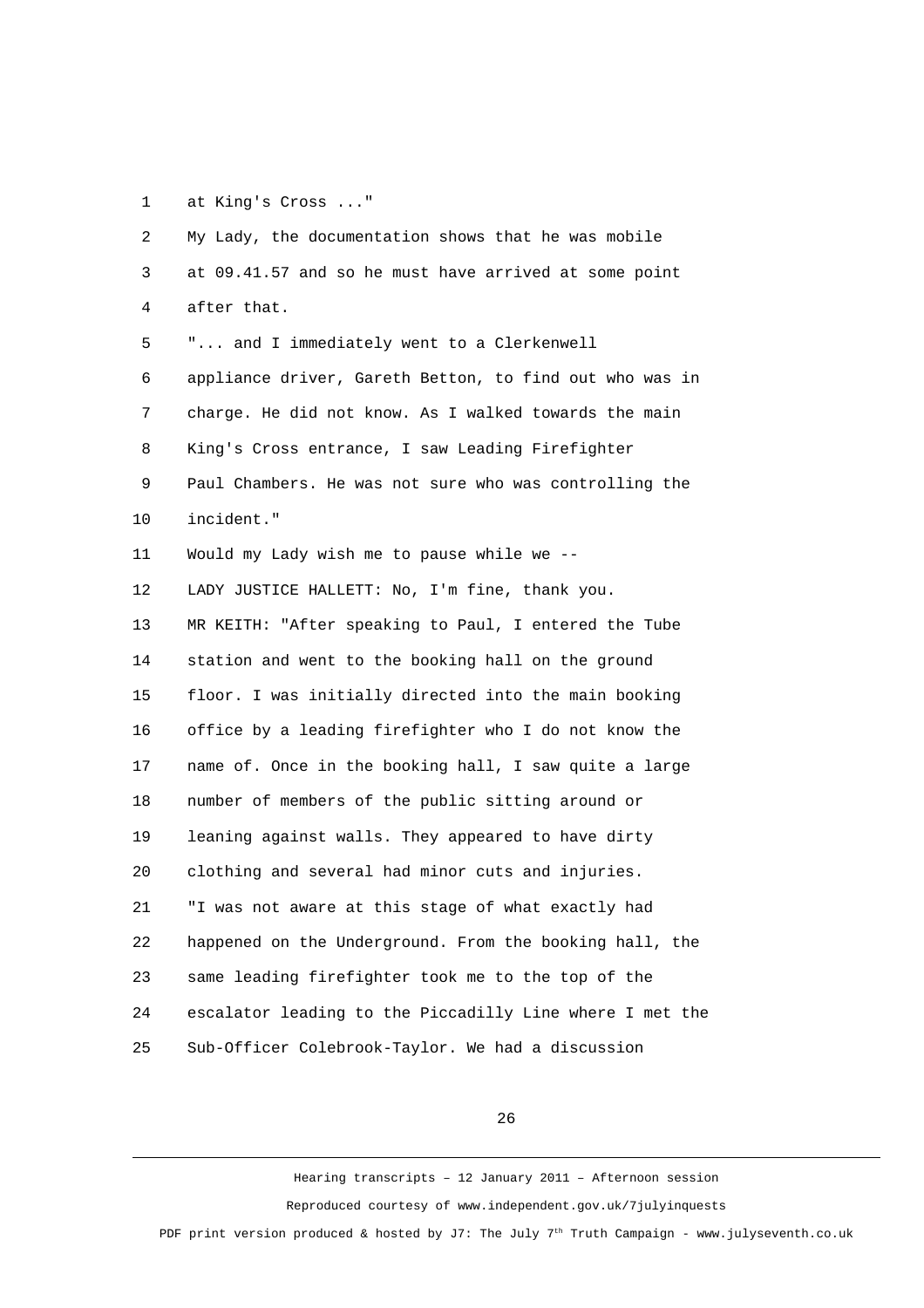1 regarding the situation. Again, we did not know exactly 2 what had happened. We confirmed that the power to the 3 rail tracks was off and there was no fire on the Tube. 4 But there were numerous casualties. 5 "Throughout our conversation, there were police 6 officers, medics and walking wounded coming up the 7 escalator. It was decided he would go back down to the 8 platform level to assist casualties and operations and 9 I would return to the ground floor to direct operations. 10 Whilst on the ground floor, Assistant Divisional Officer 11 Steve Vincett arrived at the scene and asked if we had 12 considered the threat of a chemical, biological or 13 nuclear threat. He was nominated to go to the platform 14 level and take command of that area. 15 "I returned to the ground floor and met 16 Assistant Divisional Officer Ginty. We both discussed 17 what action needed to be taken. We formulated a message 18 to Control outlining the details of the incident which 19 were passed back to them via radio and commenced an 20 Incident Command Wallet. At some stage I was informed, 21 either by a police officer or a medic, I do not recall 22 which, that a Silver meeting was taking place. 23 I noticed at this time that Senior Divisional 24 Officer Adams was in attendance and due to attend the 25 Silver meeting. I assumed that he was now in command of

27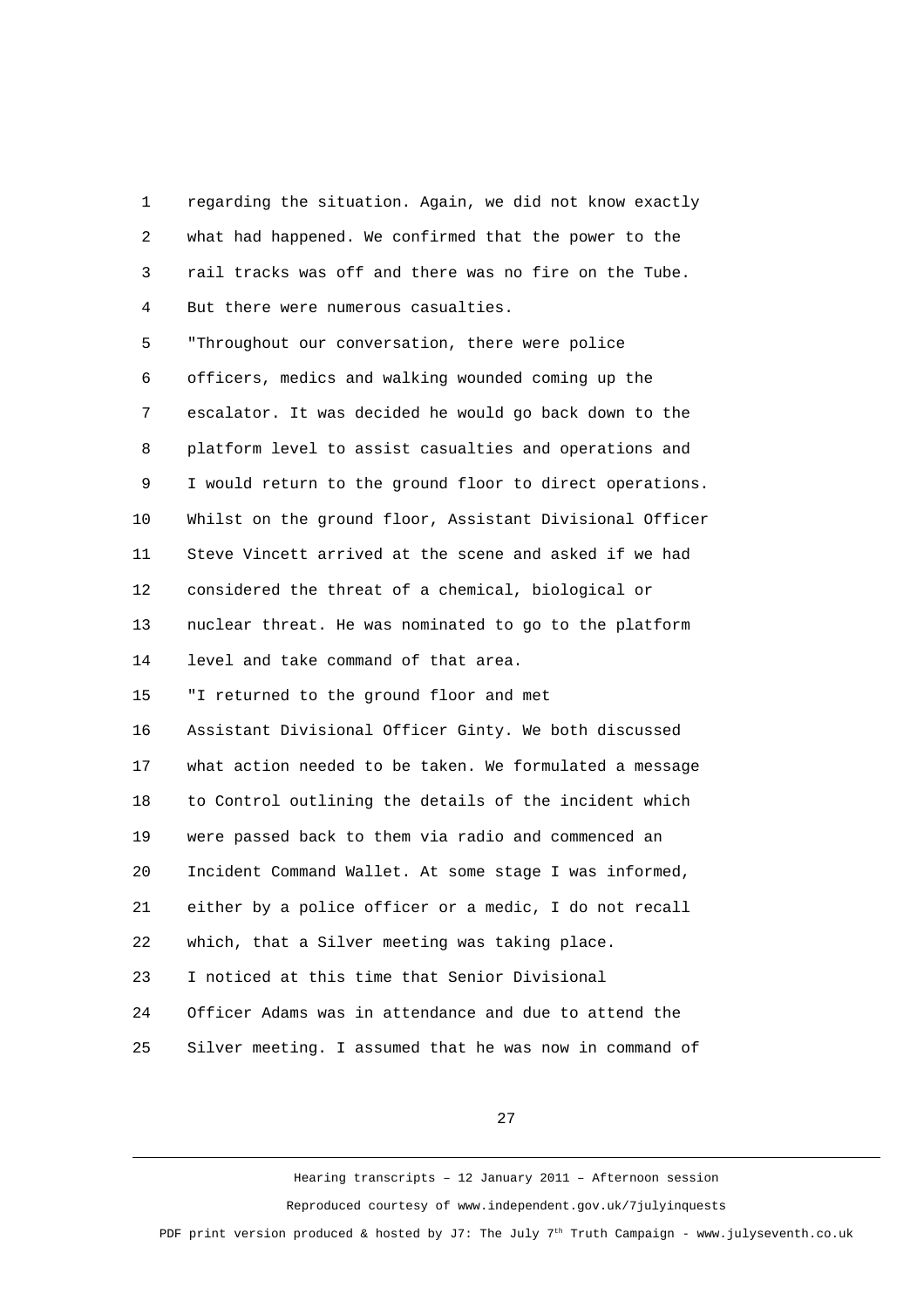1 the incident. As a result, I informed him I was 2 proceeding to the head of the escalator to coordinate 3 operations from there between platform and ground level. 4 "Senior Divisional Officer Adams then attended the 5 Silver meeting. Divisional Officer Cowup arrived at the 6 scene with Sector Commander Jenkins. The operation was 7 divided into sectors. I was in sector B at the head of 8 the escalator. ADO Vincett was controlling sector A at 9 platform level and ADO Ginty was controlling sector C at 10 ground level. I did not assist with the removal of 11 casualties but was aware of them being taken out of the 12 station by police, firefighters and medics. At no time 13 did I enter the Tube or the Underground tunnel. 14 "We withdrew from the station once it was confirmed 15 there were no more casualties coming from the Tube and, 16 on returning to the home station, I immediately made 17 a record of my involvement at the King's Cross scene." 18 My Lady, the next statement is that of Mr Ginty, to 19 whom Mr Munn's made reference. His statement is dated 20 31 January 2006. 21 Statement of MR NICHOLAS STEPHEN GINTY read 22 "On Thursday, 7 July 2005, I was on duty. That 23 morning I was attending Euston for a meeting, this was 24 at about 9.00. I saw an appliance leave Euston fire 25 station. At 09.04 [my Lady, the evidence for that is

28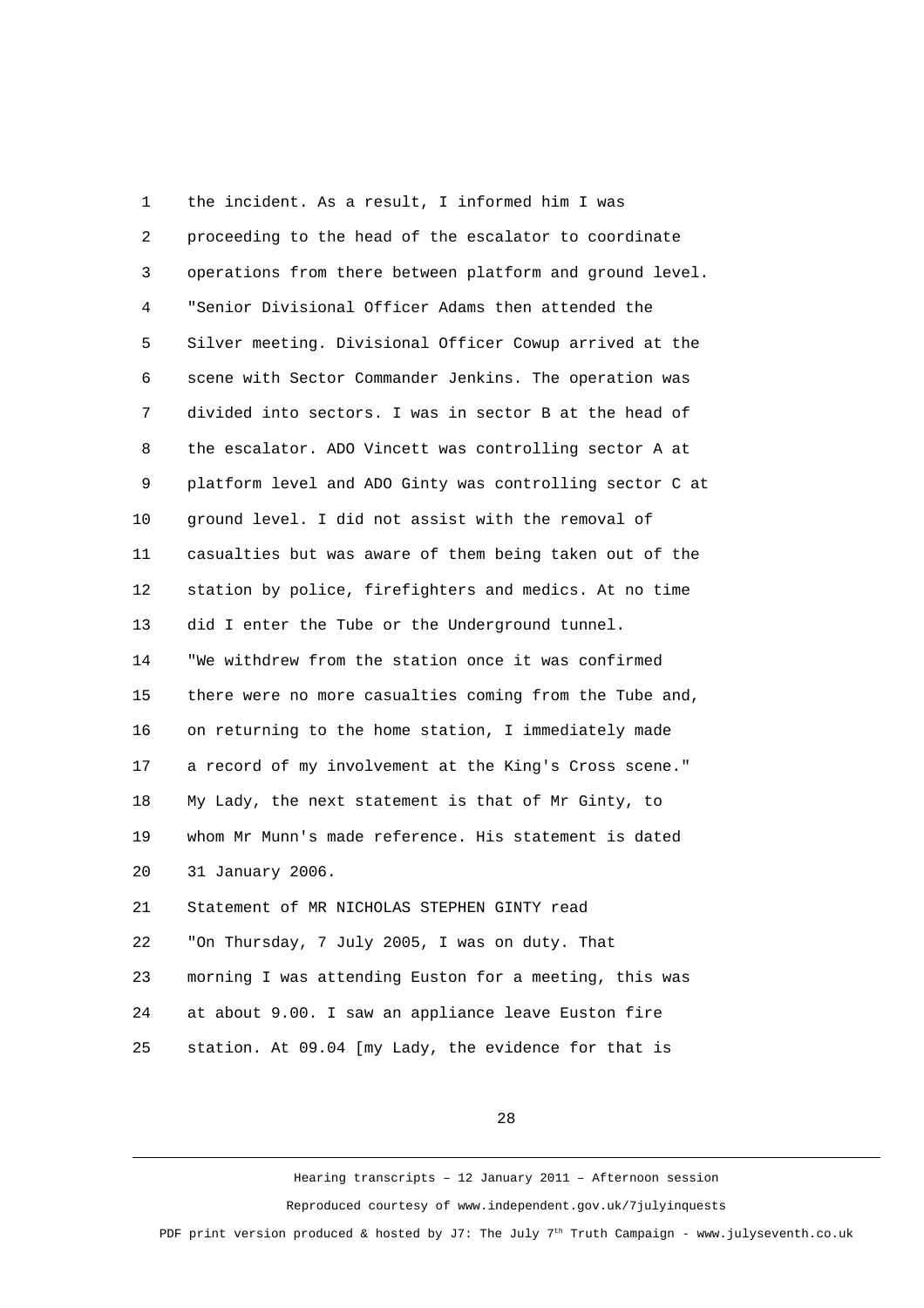1 LFB11-2, 09.04.35], I received a pager message [his 2 pager number was A41] stating 'Euston Square 3 London Underground station, smoke issuing in tunnel, 4 King's Cross tunnels, Euston Square station, 5 Euston Road, St Pancras, London'. 6 "I drove on to the forecourt to Euston fire station 7 and telephoned Control. I was advised now of an 8 incident at Aldgate which was possibly a train crash or 9 power problem. 10 "I attended Euston Square London Underground station 11 where no incident was found. I explained to other crews 12 attending that there was an incident at Aldgate and 13 asked for a quick stop to get appliances available. 14 I then made my way again to Euston fire station on 15 Euston Road. At about 09.35, I arrived at Euston Road 16 and saw police officers running in the general direction 17 of King's Cross to the east. I was then re-sent to 18 Euston Square by a repeat of the earlier pager message. 19 "During this, I became aware of an incident at 20 Edgware Road and reports of an incident on a bus in 21 Upper Woburn Place nearby. By this time, terrorist 22 activity was apparent and major incident procedures had 23 been implemented. I then attended King's Cross and went 24 to the rendezvous point at the head of the stairs and 25 I saw Sub-Officer Papandrenicous with another

## 29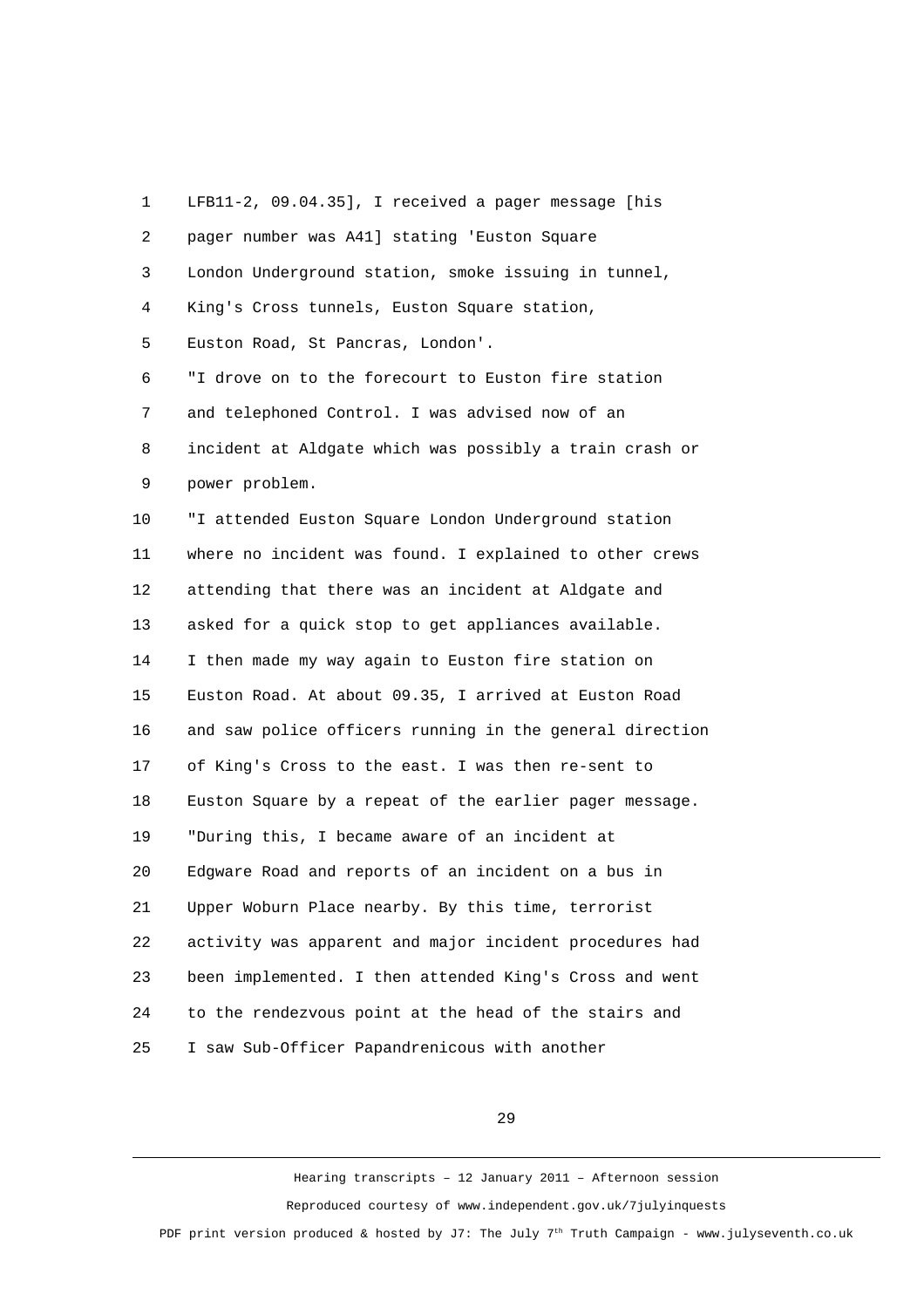1 firefighter entering the station with water and first 2 aid equipment.

 3 "I asked who was in charge and if he knew what was 4 happening. He advised me he had been asked to assist 5 triage in the ticket office. I went briefly inside and 6 noticed a number of casualties being treated for 7 a variety of injuries. I told him to return to me as 8 soon as possible and to assume, unless told otherwise, 9 that I was the officer in charge. 10 "I then went back to the rendezvous point and saw 11 ADO Munns talking to a crew. I advised him of the 12 situation. He advised that there were multicasualties 13 and fatalities on a Tube train. Munns and Vincett went 14 downstairs, so I suggested I set up a Command point here 15 and collate resources. This was agreed and they went in 16 with breathing apparatus and cutting gear. 17 "I then proceeded to set up a Command point, 18 equipment dump and gather as much information as 19 possible. I asked the police to check the area with 20 a dog before setting up to check for any secondary 21 devices. I requested roll boards of crews attending and 22 started to establish crew locations. I gradually 23 collated information on the incident, power to the 24 track, any resources needed, including increases in the

25 number of pumps attending to 12, marshalling the areas

30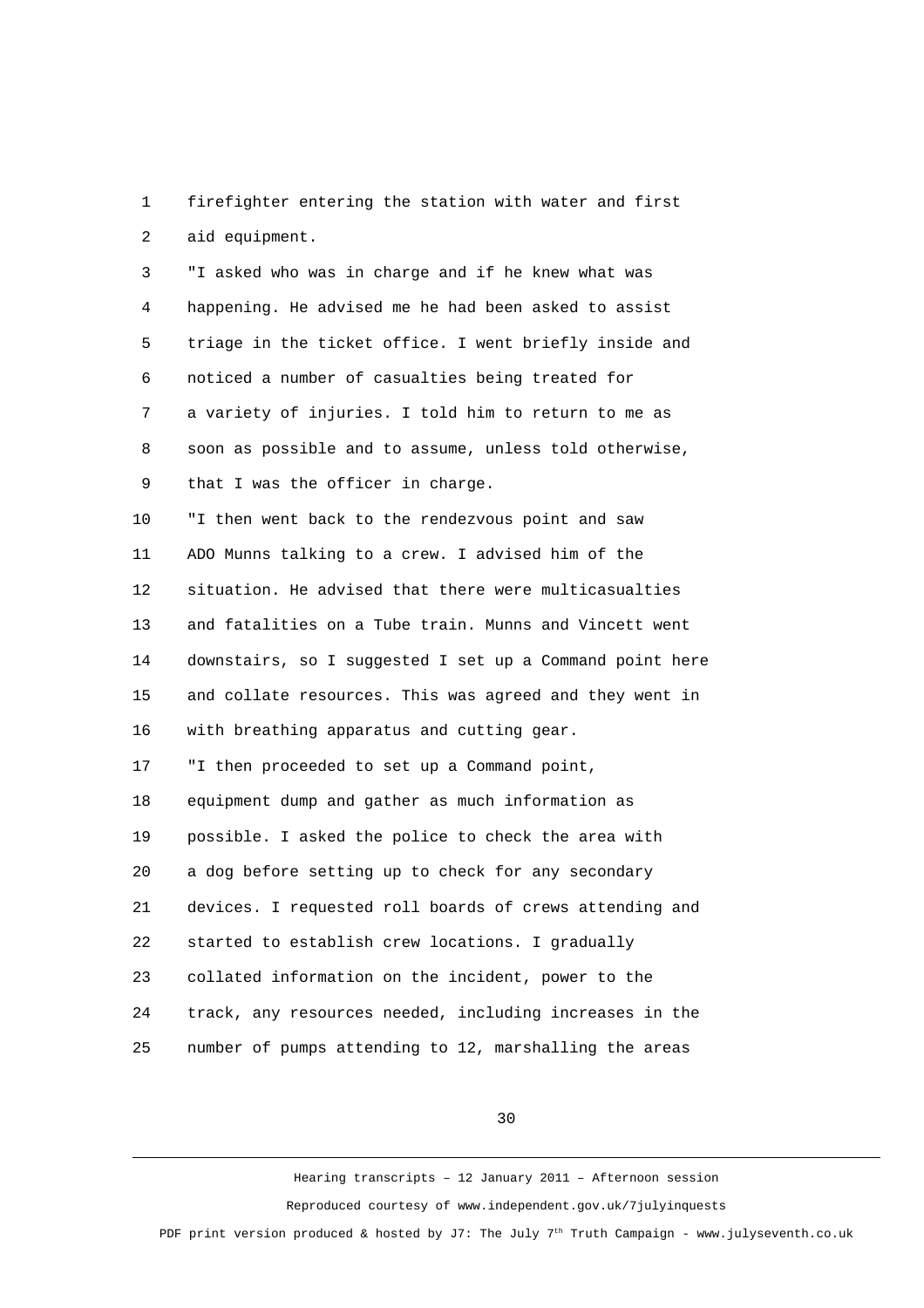1 linking the attending agencies, and establishing control 2 of the surface.

 3 "Following the request for lighting, I liaised with 4 the Channel Tunnel Rail Link personnel and asked for 5 lighting and ventilation. I requested first aid kits 6 and cutting gear to be brought to the equipment area 7 from appliances, also breathing apparatus. The CBRN 8 risk [the chemical, biological, radiological and 9 nuclear] was also checked as the incident progressed 10 through the MAIAT [the Multiagency Initial Assessment 11 Team]. A short while later, Messrs Cowup and Adams 12 arrived and took over." 13 LADY JUSTICE HALLETT: Can we pause for a minute, Mr Keith? 14 MR KEITH: Yes. 15 LADY JUSTICE HALLETT: He is at Euston at 9.00. He gets 16 a pager message at 9.04. 17 MR KEITH: Yes. 18 LADY JUSTICE HALLETT: We then have him going, because of 19 different messages, Euston Square, Euston, going 20 backwards and forwards to the fire station, he then 21 eventually is told to go to King's Cross Underground. 22 MR KEITH: Yes. 23 LADY JUSTICE HALLETT: At 09.35, he's back at Euston Road. 24 After that, he becomes aware of Edgware Road, of 25 something happening there, and then he's told to go to

31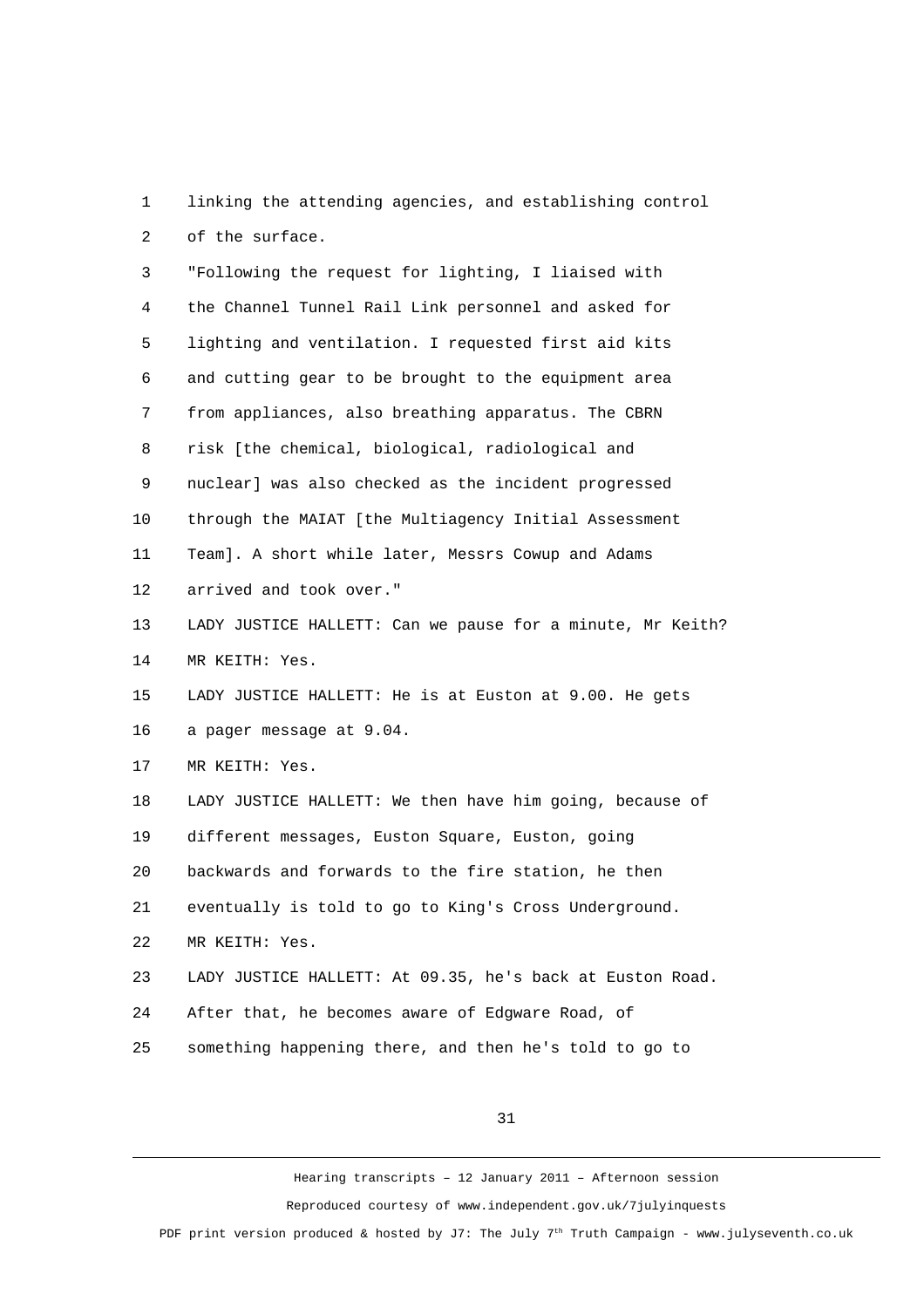| 1              | King's Cross. What is the best estimate of the time he    |
|----------------|-----------------------------------------------------------|
| $\overline{c}$ | therefore arrives at King's Cross?                        |
| 3              | MR KEITH: My Lady, it's difficult to say because his      |
| 4              | original tasking by pager showed him mobile in response   |
| 5              | to the initial request to go to Euston Square             |
| 6              | London Underground station tunnel King's Cross summons,   |
| 7              | but when he arrived, he saw ADO Munns talking to          |
| 8              | a crew -- and we can certainly remind ourselves of the    |
| 9              | time at which ADO Munns arrives. I'm afraid I can't       |
| 10             | recollect the time, but I think --                        |
| 11             | LADY JUSTICE HALLETT: It looks as if it's something like  |
| 12             | 9.45, isn't it?                                           |
| 13             | MR KEITH: I think it's around 9.40 or 9.45, but we'll     |
| 14             | double check. But it must have been after that, if        |
| 15             | Munns was already there.                                  |
| 16             | LADY JUSTICE HALLETT: Thank you very much. The reason for |
| 17             | my looking puzzled earlier is the second page of my       |
| 18             | witness list has a whole number of witnesses, who         |
| 19             | I suspect are being called on Friday, but it's headed     |
| 20             | "Wednesday", that's why I was looking puzzled earlier.    |
| 21             | MR KEITH: I'm sorry for pausing, my Lady.                 |
| 22             | LADY JUSTICE HALLETT: That's all right.                   |
| 23             | MR KEITH: The next statement is that of David Brennecke,  |
| 24             | who was a duty station officer of the London Ambulance    |
| 25             | Service. His statement is dated 24 October 2005.          |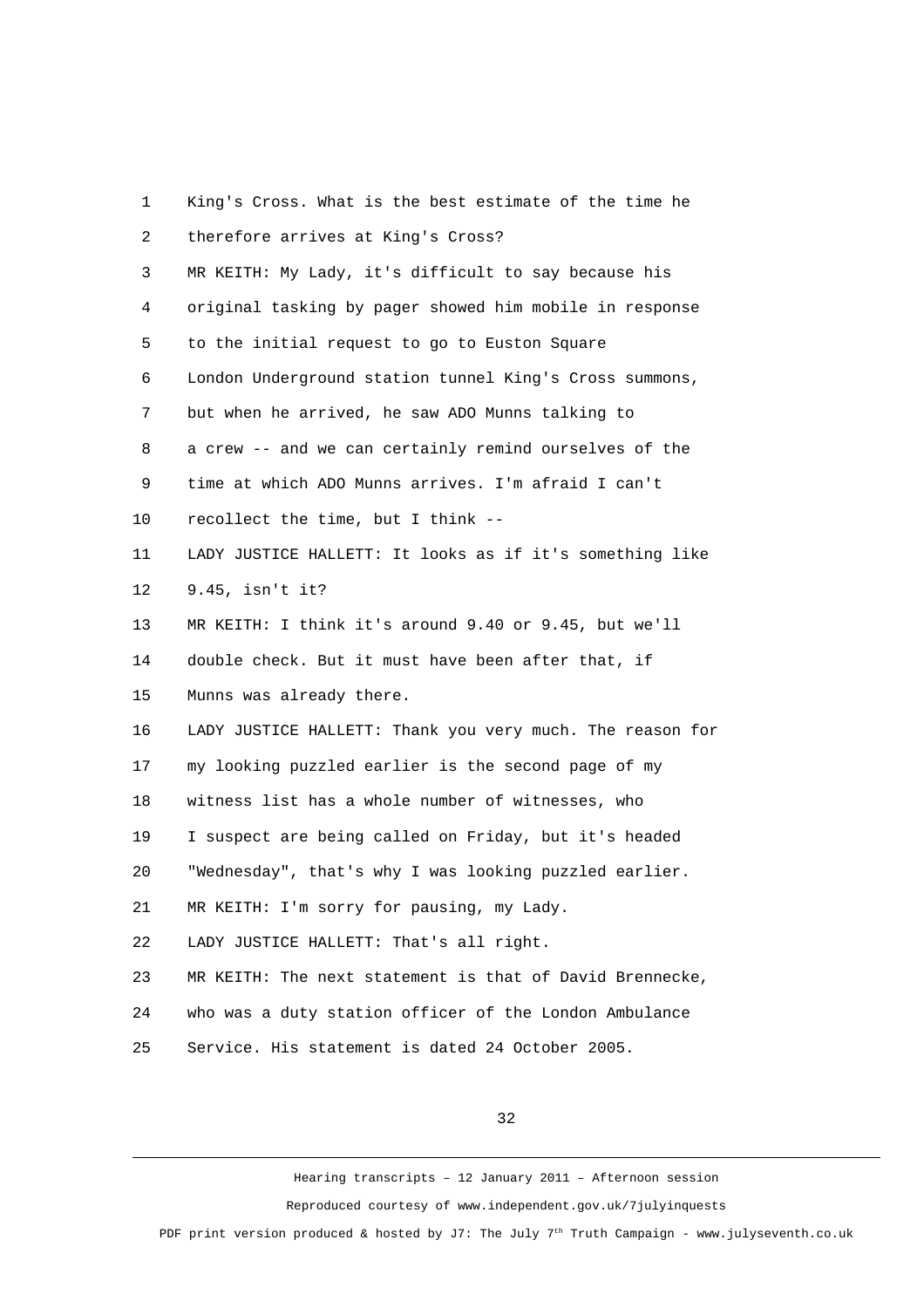| 1  | Statement of MR DAVID ARNOLD BRENNECKE read              |
|----|----------------------------------------------------------|
| 2  | "I am employed as a duty station officer by the          |
| 3  | London Ambulance Service. My base station is Camden.     |
| 4  | I have been employed by the London Ambulance Service for |
| 5  | 14 years. I have been a duty station officer for         |
| 6  | 6 months and I am a trained and qualified paramedic.     |
| 7  | "On Thursday, 7 July, I was at work at Camden when       |
| 8  | my attention was drawn to a news report being shown on   |
| 9  | Sky relating to an ongoing incident at Liverpool Street. |
| 10 | It was at that time being reported as a power surge. As  |
| 11 | a result of what I saw on the television, I contacted    |
| 12 | our Central Ambulance Control and asked whether they     |
| 13 | wanted me to respond. I was told to stand by at that     |
| 14 | time, which was about 9.15.                              |
| 15 | "I continued monitoring the news report on TV and        |
| 16 | they started talking about high numbers of casualties    |
| 17 | coming out of Liverpool Street. I again contacted        |
| 18 | Central Ambulance Control and they told me to attend     |
| 19 | King's Cross railway station, as they had received       |
| 20 | reports that the station was being evacuated.            |
| 21 | "I left Camden at about 9.30 with my colleague,          |
| 22 | Nigel Ward, who is a team leader. We travelled in the    |
| 23 | station duty officer's car. It took us about 15 minutes  |
| 24 | to get to King's Cross, arriving on scene at 9.45.       |
| 25 | "I will always remember what I saw when I arrived at     |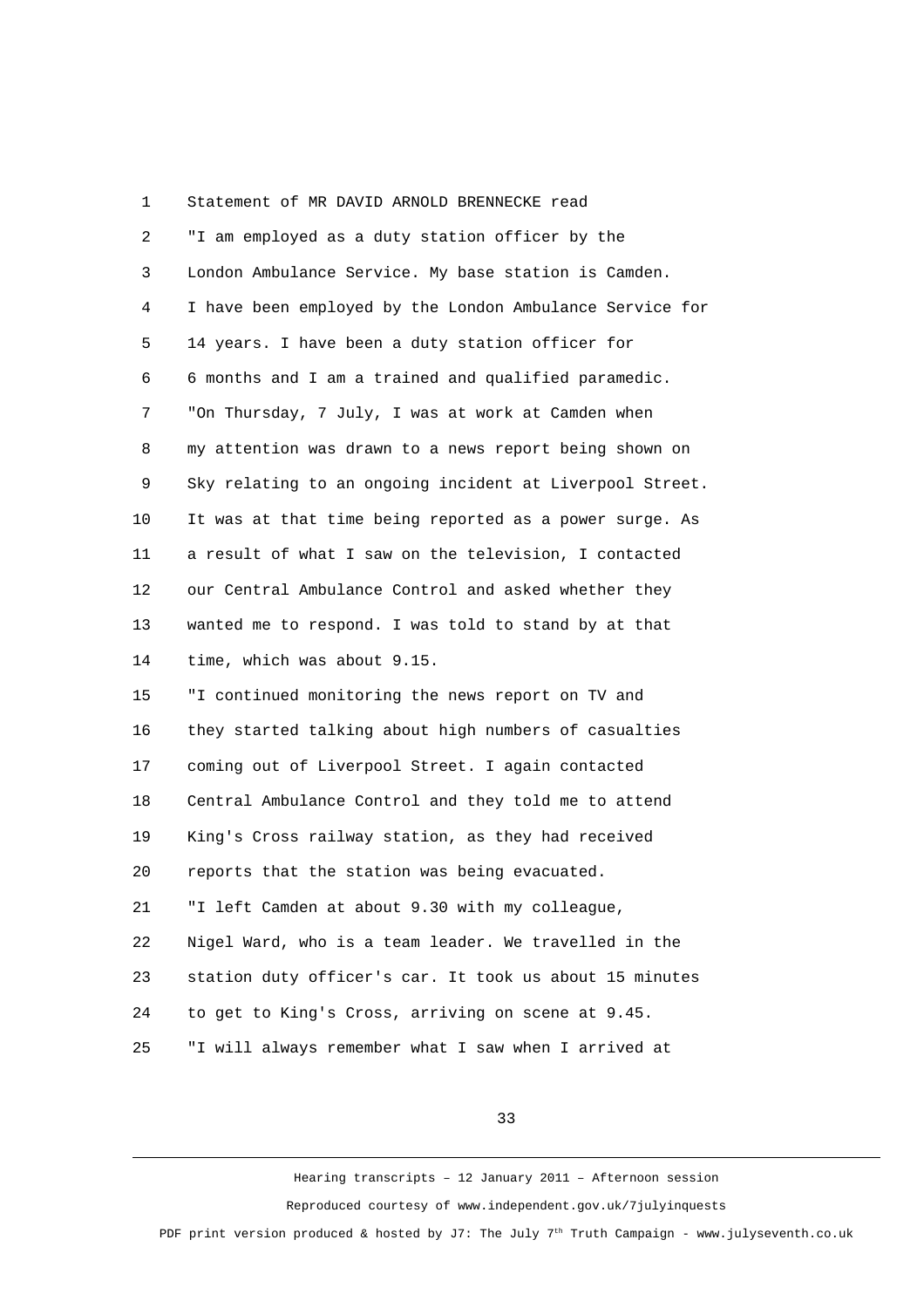1 the front of the station. A British Transport Police 2 inspector in uniform was sitting on the kerbside crying. 3 At this point, I realised something serious must be 4 happening. I got the major incident pack from the car 5 and I adopt the role of Silver medic. I also started 6 a log. 7 "The role of the Silver medic is outlined in the 8 major incident plan, but briefly it is a role adopted by 9 the most senior LAS officer at the scene who is in 10 charge of the Command and Control of all LAS staff on 11 the scene. 12 "Shortly after arriving at the station, I was 13 approached by one of the LAS first responders, I don't 14 know his name. I was told by this paramedic, who had 15 been to the immediate scene of the incident, that it was 16 actually a train crash which had been caused by the 17 power surge. There were 40 to 50 casualties, some with 18 severe injuries, and the scene was very smoky and dusty. 19 "On my arrival, there were police, ambulances and 20 Fire Service personnel already there. At 9.50, I saw 21 Steve Sale, who is a more senior member of the London 22 Ambulance Service to me ..." 23 My Lady will recall that the order of command then 24 I think ran: Peter Taylor, then Paul Rixon, then 25 Mr Brennecke and then Mr Sale.

34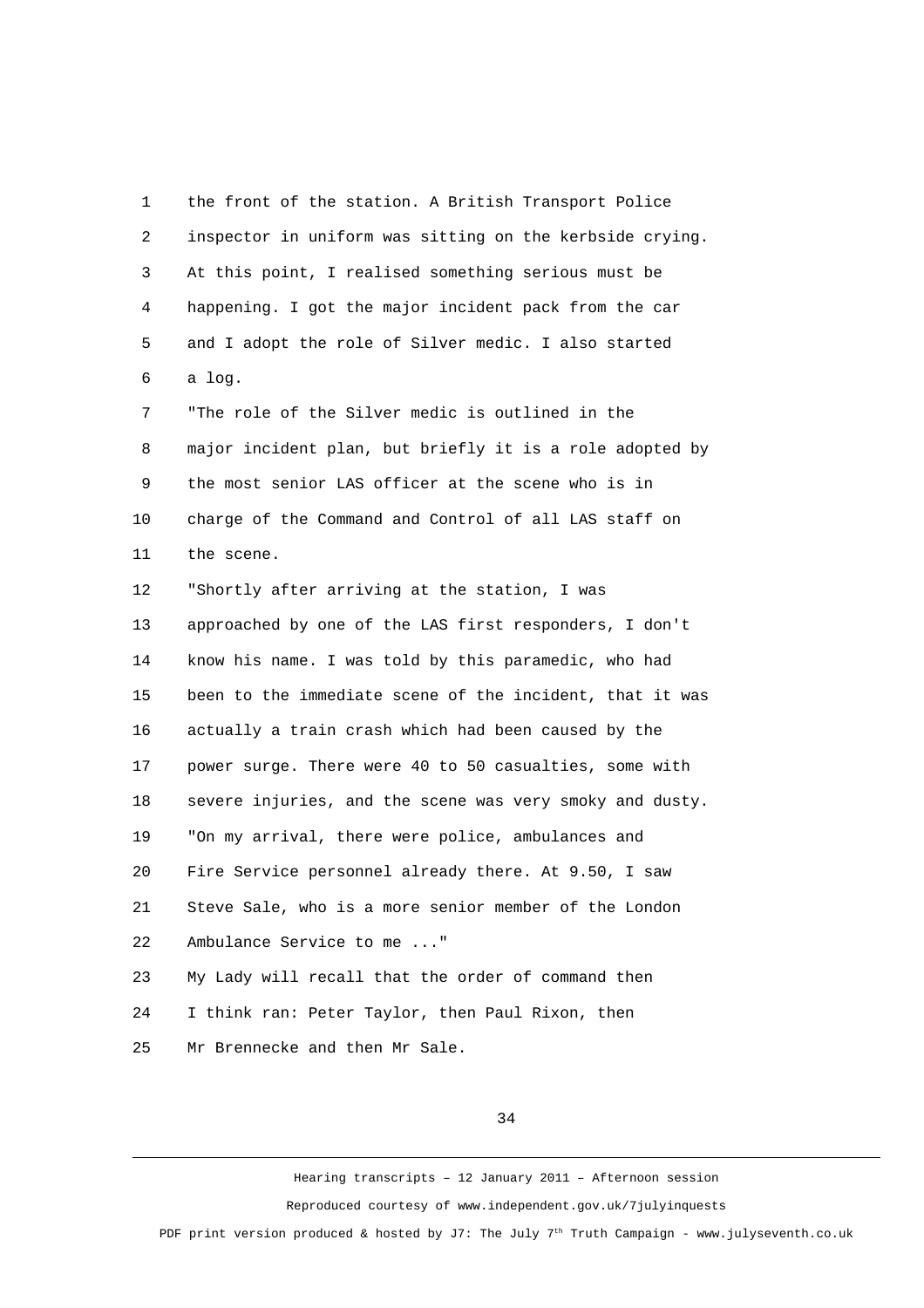1 "... and he took over the role of Silver medic.

| $\overline{2}$ | I took on the role of his staff officer. This involves   |
|----------------|----------------------------------------------------------|
| 3              | accompanying Steve through the incident recording a log  |
| 4              | of the incident, attending Silver Command meetings with  |
| 5              | senior officers from the other agencies on scene and     |
| 6              | assisting him in his role.                               |
| $\overline{7}$ | "Whilst I was acting as Silver Command, I recall         |
| 8              | instructing Nigel Ward to act as Bronze medic. This      |
| 9              | required him to go to the scene, assess the situation    |
| 10             | and report back to me. As I recall, Nigel never          |
| 11             | actually made it to the immediate scene due to the       |
| 12             | numbers of people exiting the platforms. He ended up     |
| 13             | carrying out the role of Bronze triage.                  |
| 14             | "The Bronze roles are again outlined in the LAS          |
| 15             | major incident plan.                                     |
| 16             | "The remainder of the Bronze roles at the scene were     |
| 17             | allocated by Steve Sale. I can recall that I reported    |
| 18             | at 10.00 am to our Central Ambulance Control that this   |
| 19             | incident was to be dealt with as a major incident. One   |
| 20             | of the areas of the station was designated as a triage   |
| 21             | centre where casualties were initially assessed and then |
| 22             | cleared for evacuation to hospital. I remember           |
| 23             | specifically seeing one lady who had sadly died whilst   |
| 24             | being brought up from the train. She had been very       |
| 25             | badly burnt.                                             |

35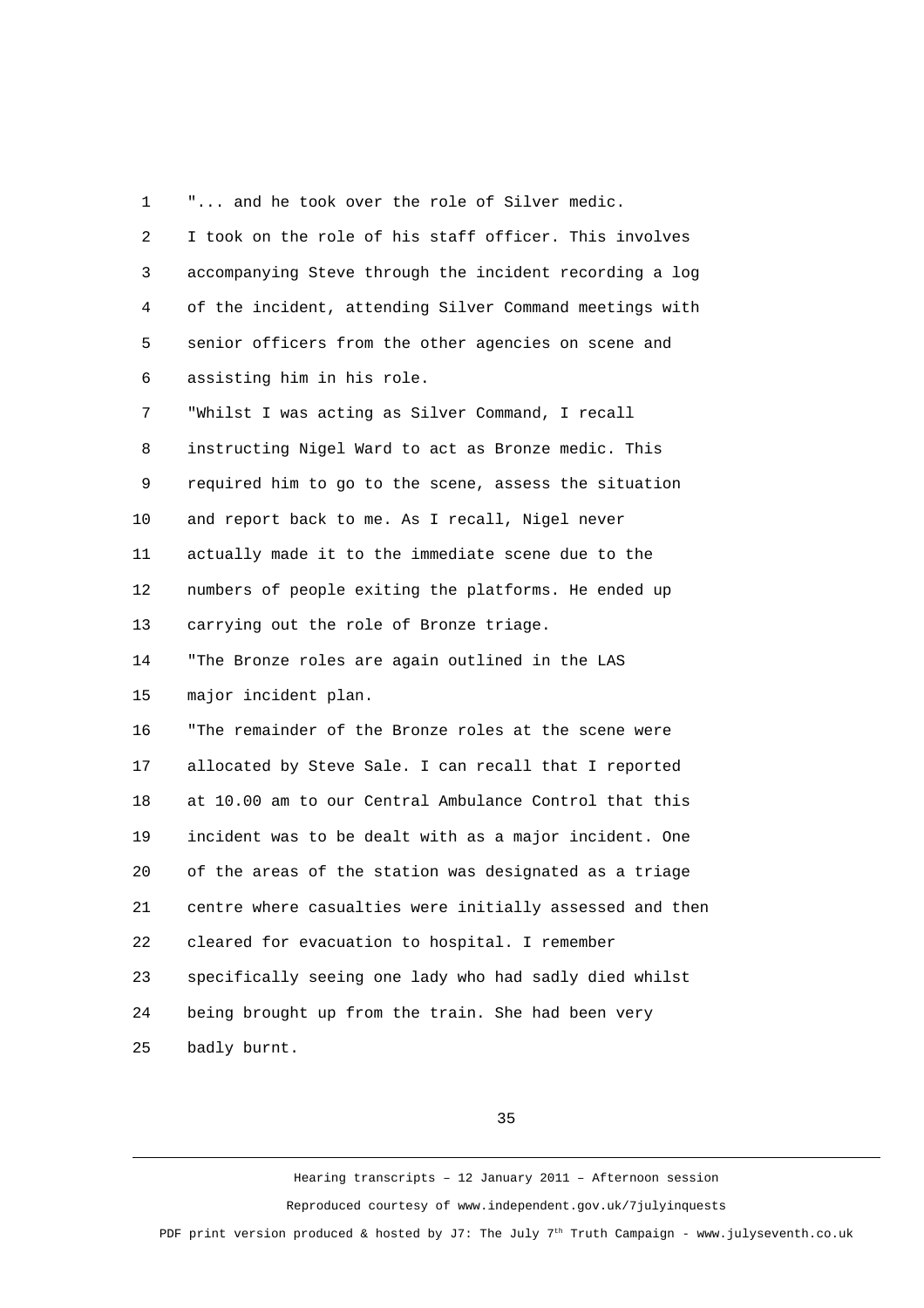1 "At 10.30, I accompanied Steve Sale to the first 2 Silver Commander's meeting. The meeting was attended by 3 Chief Superintendent McCafferty of British Transport 4 Police, a HEMS doctor, Rod Mackenzie, and Carol Winter, 5 a King's Cross station manager. It was at this meeting 6 that Rod Mackenzie reported the incident was caused by 7 an explosive device in carriage 6 of the train." 8 My Lady, that may not, of course, have been right. 9 "I remained at the scene it Steve Sale recording the 10 log. I have provided Detective Constable Barker with 11 a photocopy of the log that I prepared attached to which 12 is a police exhibit label ... which I have signed. 13 "LAS resources are getting to the scene okay 14 although they were experiencing problems with the 15 traffic congestion caused by the other incidents in 16 London at that time. Some of the resources intended for 17 King's Cross were also getting caught up in the 18 explosion that occurred on the bus at Tavistock Square. 19 "Whilst at the scene of the incident, the London 20 Ambulance Service dealt with seven priority 1 21 casualties, these are persons with potentially life 22 threatening injuries, three priority 2 injuries, which 23 are less severe, and around 80 priority 3 casualties, 24 which are walking wounded. The majority of the 25 priority 3 casualties were evacuated by buses

36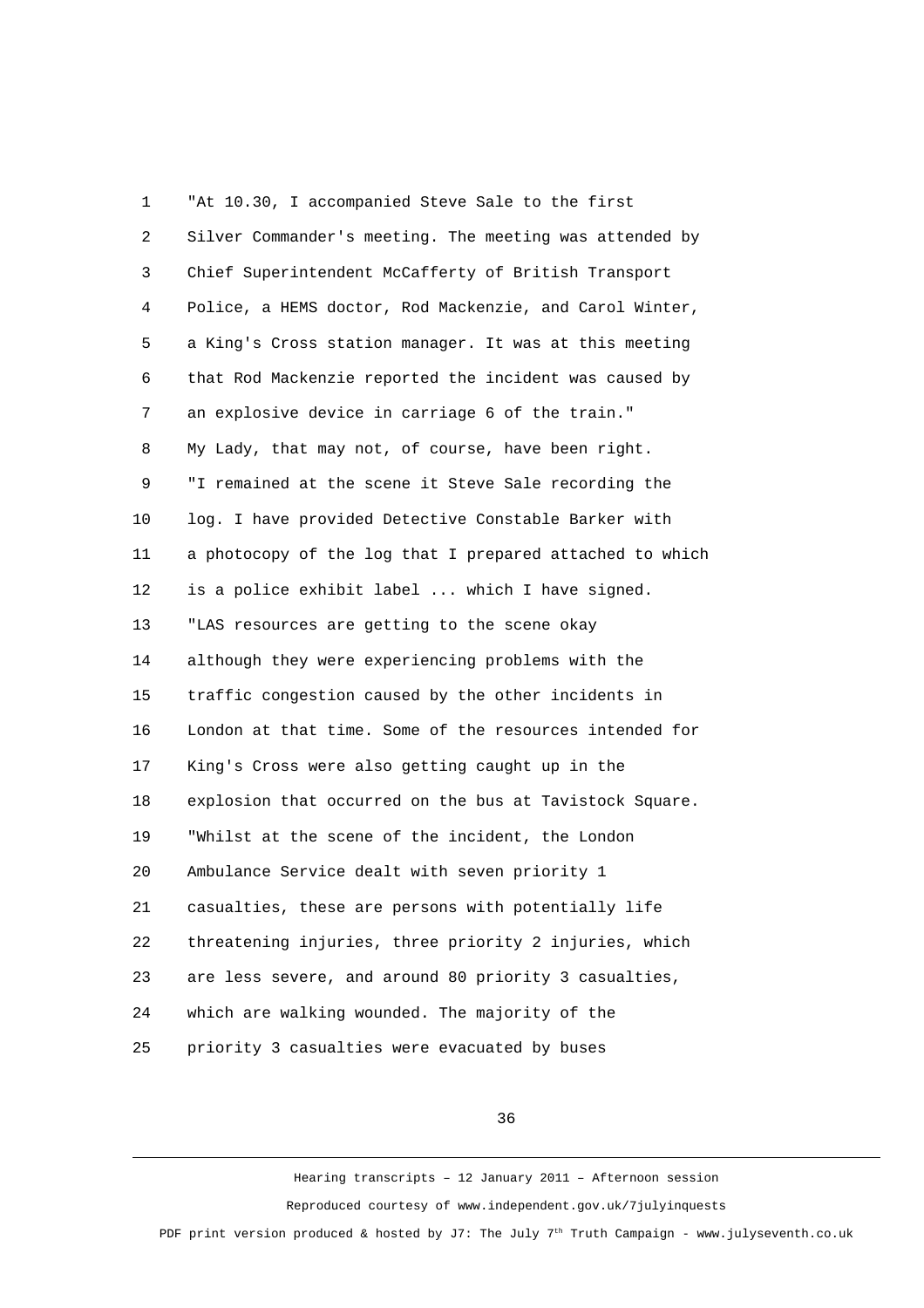| 1              | commandeered at the scene. I recall seeing a colleague,  |
|----------------|----------------------------------------------------------|
| 2              | Mark Rainey. He told me he had been to the immediate     |
| 3              | scene and it was horrendous with numerous fatalities and |
| 4              | body parts distributed throughout the carriage. At no    |
| 5              | time did I attend the immediate scene.                   |
| 6              | "I can recall that there were 16 confirmed               |
| $\overline{7}$ | fatalities at the scene. At one stage I can recall that  |
| 8              | there were concerns about CBRN issues and a team did go  |
| 9              | to assess this."                                         |
| 10             | My Lady, he then describes how there was a further       |
| 11             | Silver meeting at 11.30, where the casualties were taken |
| 12             | to and his departure from the scene at 6.30.             |
| 13             | My Lady, may I read Paul Ward and then pause there       |
| 14             | so as to give my Lady time, along with the court, to     |
| 15             | change arrangements for the closed hearing scheduled for |
| 16             | 3.00.                                                    |
| 17             | LADY JUSTICE HALLETT: Certainly.                         |
| 18             | MR KEITH: That will leave two other statements on        |
| 19             | a separate matter to be addressed when time is           |
| 20             | convenient, in the next day or two.                      |
| 21             | Paul Ward is an ambulance operations manager also        |
| 22             | with the London Ambulance Service. He has been there     |
| 23             | for 27 years and his statement is dated 25 January 2005. |
| 24             | He is a senior operations manager, though completing     |
| 25             | a secondment within the Professional Standards Unit.     |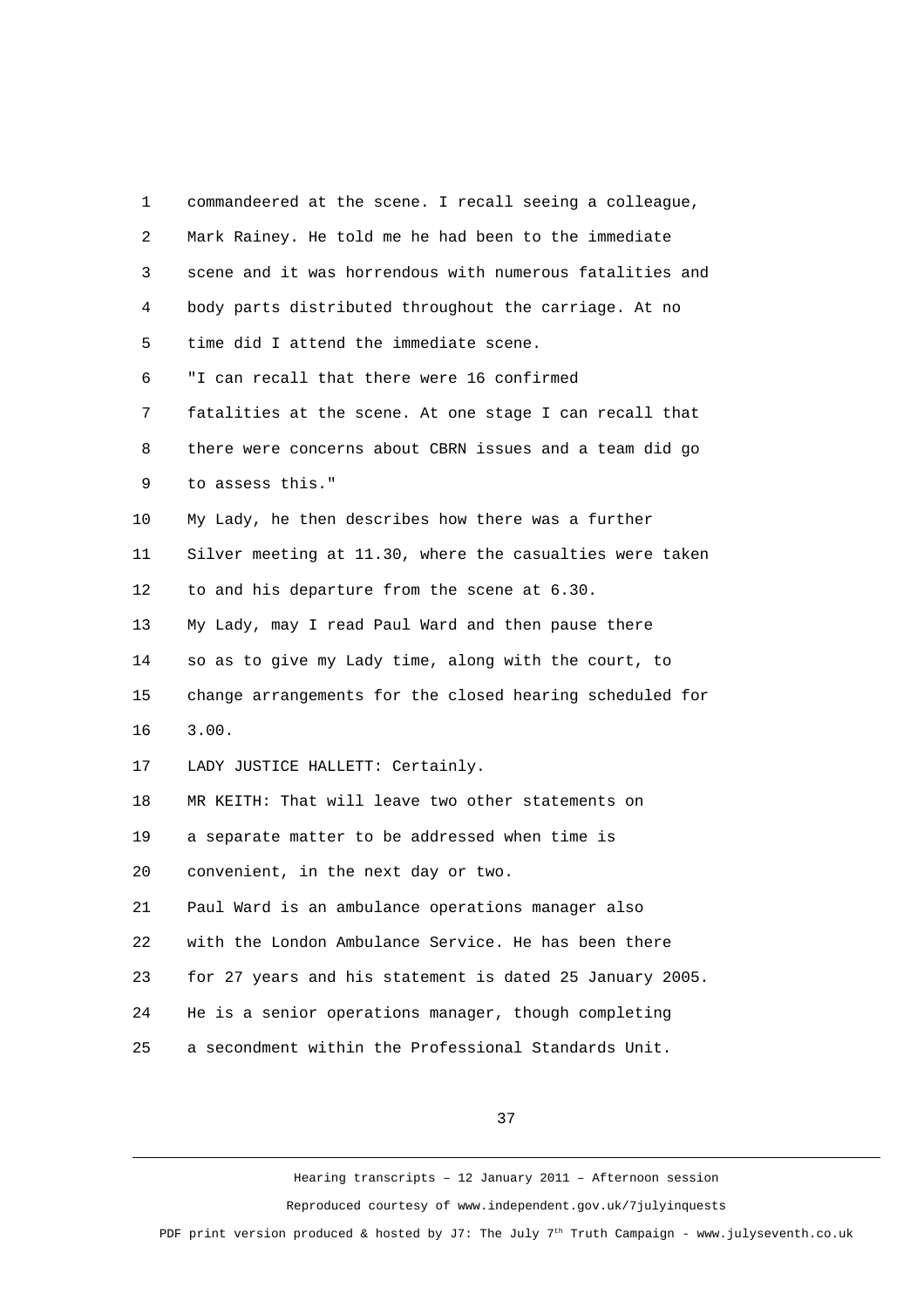## 1 Statement of MR PAUL WARD read

| $\overline{c}$ | "On Thursday, 7 July I was on duty at the ambulance      |
|----------------|----------------------------------------------------------|
| 3              | headquarters in Waterloo Road when at about 9.00         |
| 4              | I received reports of several incidents occurring around |
| 5              | London. The CAC is situated within ambulance             |
| 6              | headquarters. This is an information room where 999      |
| 7              | calls are received and the information is provided to    |
| 8              | crews who are dispatched to the 999 calls. The           |
| 9              | information of the emergency call is sent to the crews   |
| 10             | via mobile data screens which are fitted to the          |
| 11             | emergency vehicles. In addition, the Control contacts    |
| 12             | the crew directly either by phone or a very high         |
| 13             | frequency radio set which is also fitted to all          |
| 14             | emergency vehicles.                                      |
| 15             | "I attended the CAC and I was directed to attend         |
| 16             | St Pancras. The incidents related to a number of         |
| 17             | London Underground stations. I was en route in a fleet   |
| 18             | vehicle to the rail station driving along                |
| 19             | Southampton Row towards Woburn Place at the junction     |
| 20             | with Russell Square when I saw a large number of people  |
| 21             | coming out of the Russell Square Underground station in  |
| 22             | Bernard Street. I could clearly see the majority had     |
| 23             | been involved in some sort of incident as some had       |
| 24             | blackened faces as if they had been near to a fire, some |
| 25             | had torn and dishevelled clothing and a few had minor    |

## 38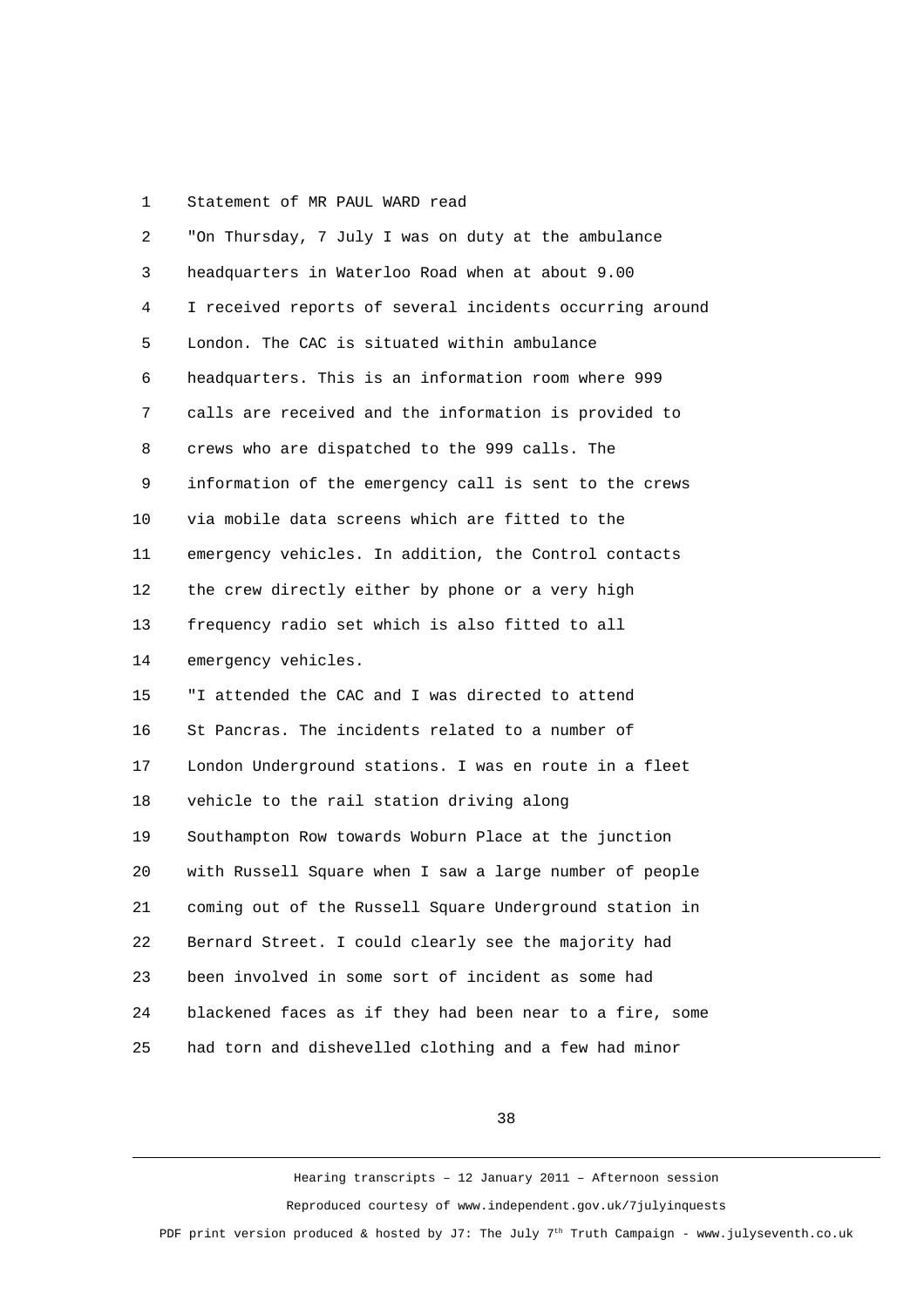1 burns. I realised that one of the incidents had or was 2 occurring at Russell Square Underground station. 3 I turned into Bernard Street and stopped and parked just 4 past the Underground station facing towards 5 Brunswick Square. I was conscious that there were 6 a number of ambulances en route to the scene and made an 7 effort not to block the road for other emergency 8 services when they arrived. I could also see that one 9 ambulance had already arrived in addition to a response 10 vehicle. 11 "I got out of the vehicle. I had a dark suit on so 12 I put my high visibility jacket on along with a safety 13 helmet, both clearly identifying me as an ambulance 14 officer. I then went into the station itself. I was 15 confronted by at least 50 casualties. The concourse was 16 full of people, some were crying out for help, it was 17 chaos. Amongst these people I saw Bill Kilminster, 18 a paramedic from Camden. He gave me an initial report. 19 He had already been through the station and down to the 20 Piccadilly Line platform where there had been an 21 explosion on a train. There were numerous casualties 22 and a number of dead. On speaking to him, it was 23 estimated there were at least another 100 casualties on 24 the platform and the train in addition to those whom 25 I had seen on the concourse.

39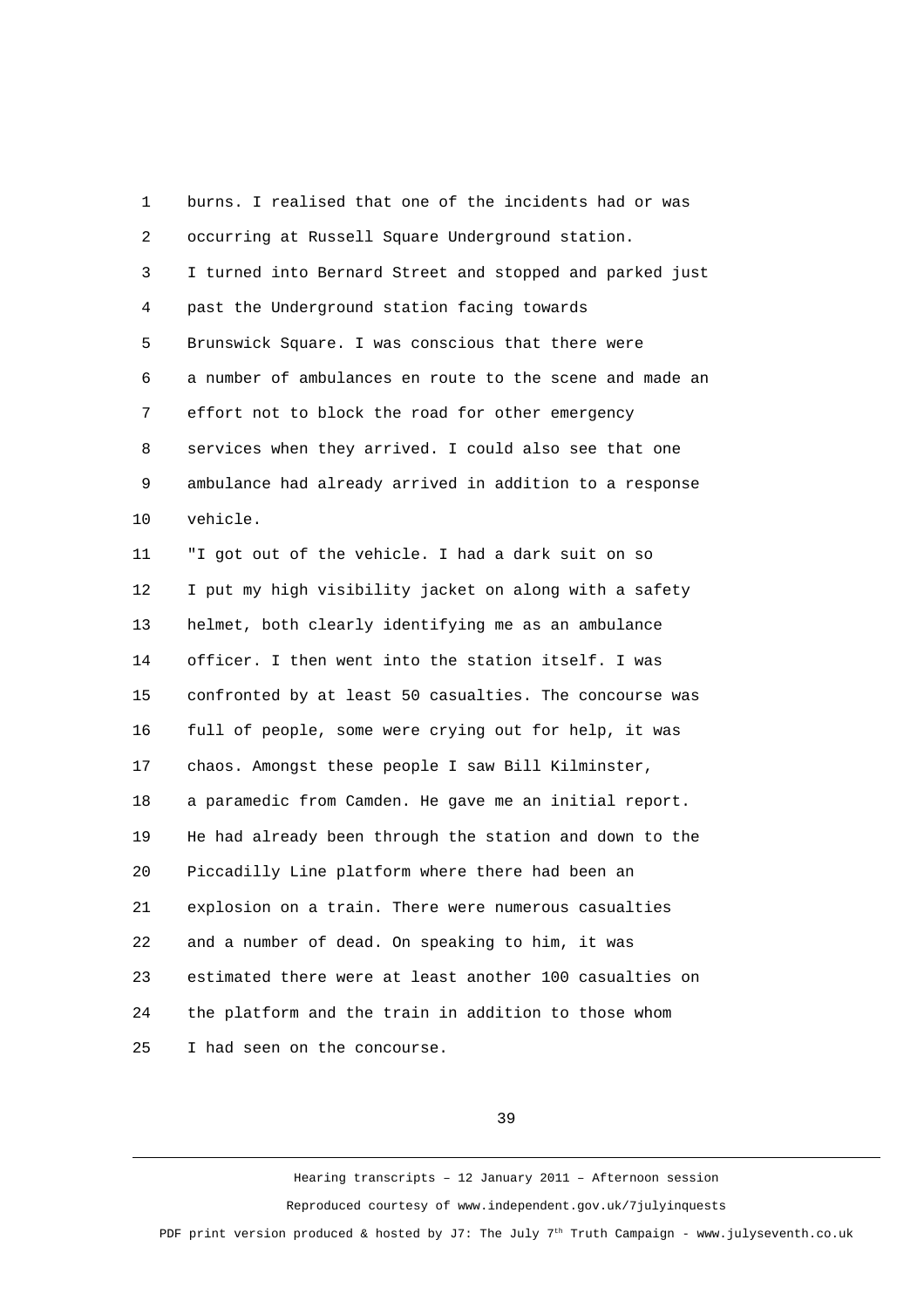1 "I returned to the entrance to the Underground 2 station and contacted CAC. At 9.38 I spoke with them 3 and declared a major incident and requested the 4 necessary resources. As I spoke with them, I could also 5 hear radio traffic on the vehicle's radio set. This was 6 in relation to the other incidents around London. I was 7 confident that other units would be sent to us but 8 I also realised it may not be immediate and adequate. 9 "I had instructed Bill to assume a role of Bronze 10 medic. As the senior ambulance officer at the scene 11 I assumed the role of Silver medic (ambulance incident 12 officer) in line with the major incident plan. For the 13 London Ambulance Service the Command structure works on 14 three levels: Gold, Silver and Bronze. My role was to 15 determine priority in allocating resources. This is 16 administrative and I would not be directly involved in 17 the treatment of casualties. It includes to plan and 18 coordinate tasks to be undertaken at the scene, obtain 19 other resources required, liaising with other emergency 20 services, and the Silver Command officer assumes command 21 of all Ambulance Service operations at the scene." 22 He then goes on, my Lady, to describe the nature of 23 Bronze command which my Lady is familiar with already. 24 "I returned to the station entrance and entered the 25 concourse. As you enter there, there are a number of

40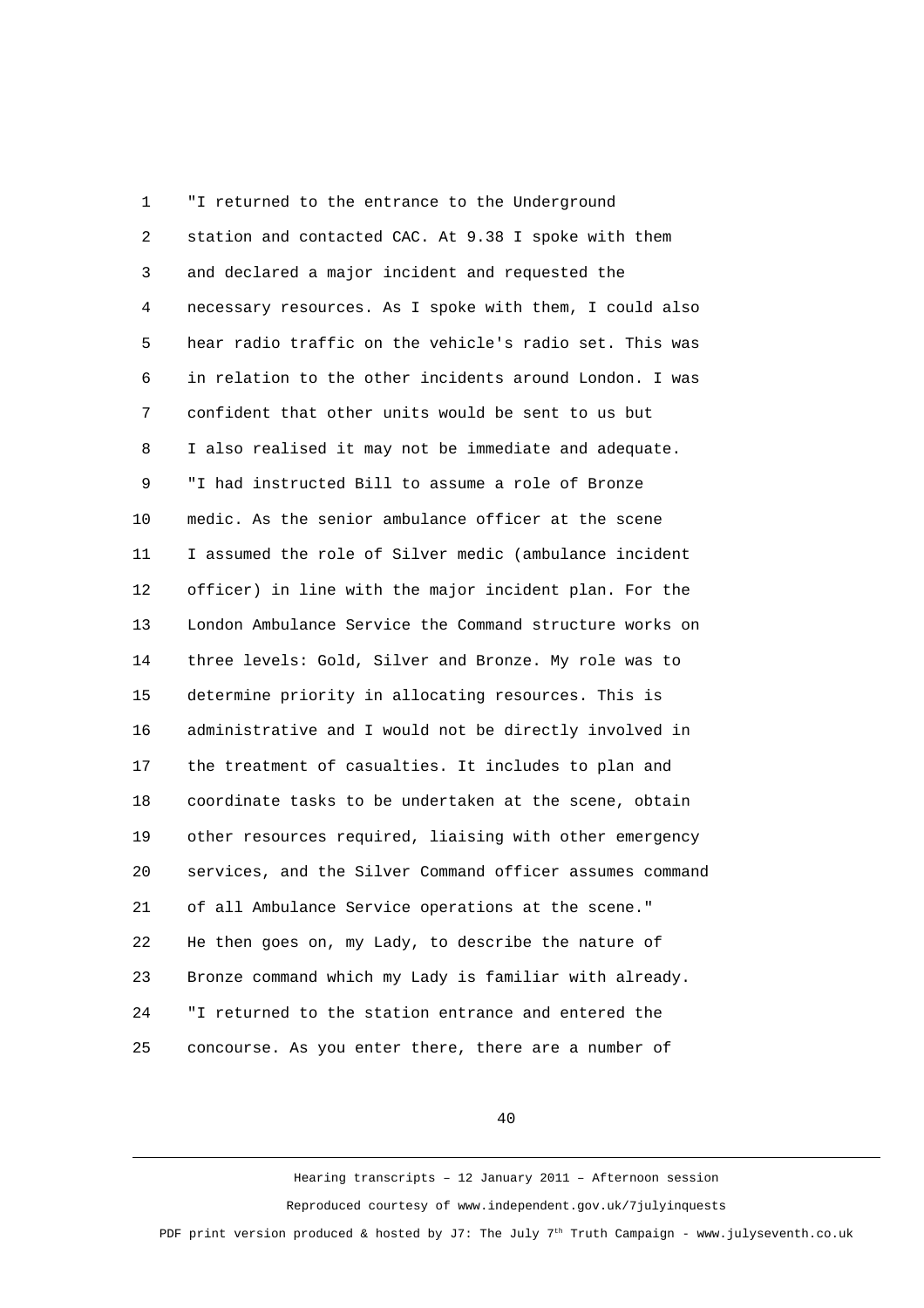1 ticket machines and through these you can gain entry to 2 the platforms via a spiral staircase.

3 "The lifts were not operational. In the concourse,

 4 there were a large number of people lying on the floor. 5 Most had minor injuries and/or smoke inhalation. There 6 was a small amount of panic and cries for help. I could 7 see a number of Underground staff in the concourse area 8 and a further ambulance crew had arrived. The medics 9 were Tracey Brooker and Liam Whittaker. I also found 10 a Police Inspector Paul Garrett who was the police 11 Silver Command. We had a brief conversation in relation 12 to the situation and agreed to implement our emergency 13 action plan. We also arranged for regular contact. 14 I then turned to the casualties in the concourse and 15 took command by appealing to them to calm down. I gave 16 them assurances that other medical emergency services 17 would attend. I had also asked if anyone had any 18 medical background and/or training to assist us at this 19 point in time. A Dr Konrad Maurer approached me. From 20 his appearance, I assumed he might have been in the 21 vicinity of the explosion but he did help with 22 casualties in the concourse and started setting up 23 a triage process with the help of some of the police and 24 members of the public.

25 "I then instructed Bill Kilminster, Tracey Brooker

41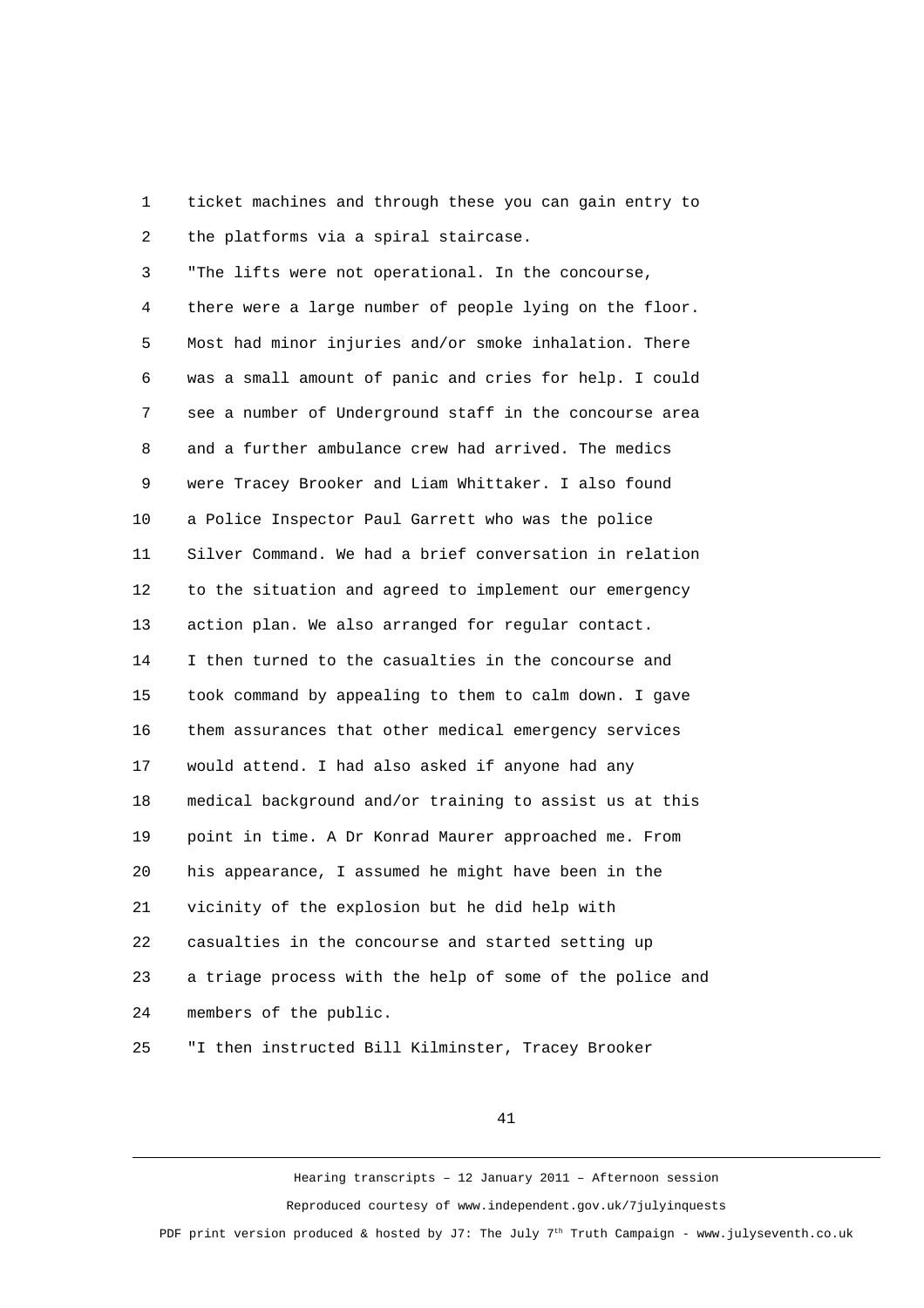1 and Liam Whittaker to go down the spiral staircase ... 2 Once they were there, they were to find the train and 3 assist and assess the situation. I started to help with 4 the triage but a police officer approached me and 5 explained that they had received information relating to 6 secondary device on the train. Given the information 7 I was extremely concerned for the safety of my staff and 8 the other emergency services that were underground. 9 I made the decision to go down to the train and withdraw 10 the staff until such time as it was deemed to be safe to 11 operate. With the police officer, we went down the 12 spiral staircase." 13 My Lady, he then goes on to describe the conditions 14 in the tunnel which my Lady has of course heard of 15 already. 16 "As we walked through the tunnel, approximately 17 halfway between the platform and the train I saw four 18 people carrying a casualty in a blanket. Each person 19 had a corner of the blanket. I saw the casualty had 20 lost a leg. As we moved further into the tunnel, 21 I suddenly heard and felt an explosion. There was 22 a rumbling sound which echoed through the tunnel. 23 Having been told about the possibility of a secondary 24 device, my immediate thought was that a bomb had 25 detonated on the train. My first reaction was to turn

42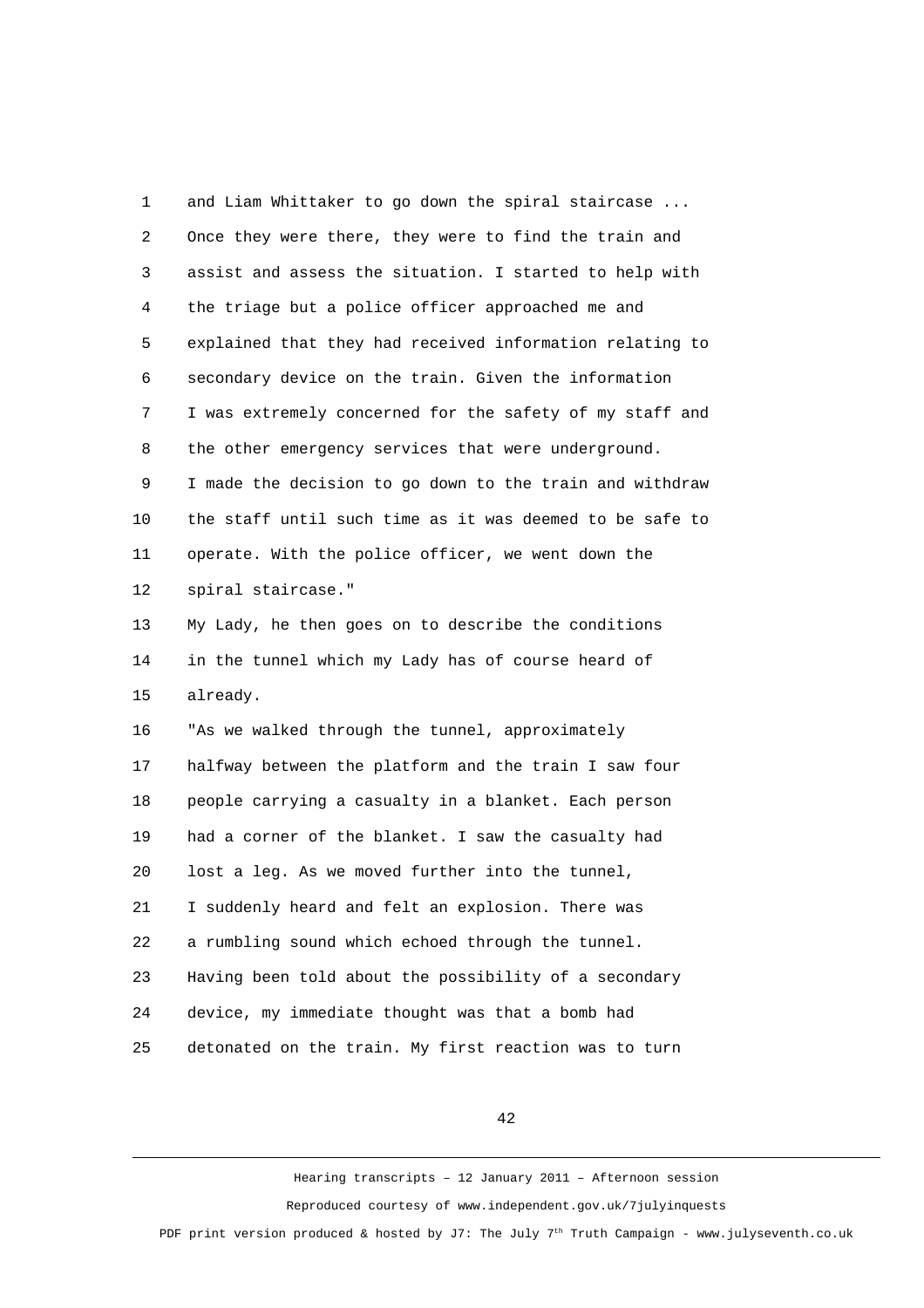1 and get out of the tunnel as quickly as possible along 2 with the police officer. I had a vision of a fireball 3 coming through the tunnel. I was trying to work out 4 whether I was going to survive. We both got to the 5 platform in Russell Square and paused and looked back 6 into the tunnel. I could see a cloud of dust. I then 7 realised that I would have to go back in as I realised 8 the medics were potentially injured or worse. 9 "I saw some water bottles on the platform which 10 I picked up and we reentered the tunnel. We then found 11 the train. We entered it via the driver's cab. There 12 was a small ladder at the front of the train and we 13 moved into the first carriage where I saw to my relief 14 the medics treating casualties inside the carriage." 15 He then goes on, my Lady, to describe the 16 devastation inside the first carriage and he says: 17 "I cannot recall the specific position of the 18 individuals as I have blocked out most of those images. 19 This is my way of dealing with the incident and 20 I continued to get on with the job in hand. I spoke 21 with Bill Kilminster. All the live casualties had now 22 been evacuated from the train, they had been taken out 23 along the train and back towards King's Cross. I asked 24 Bill to conduct a sweep of the train to confirm that no 25 live casualties had been missed. I conducted a sweep in

43